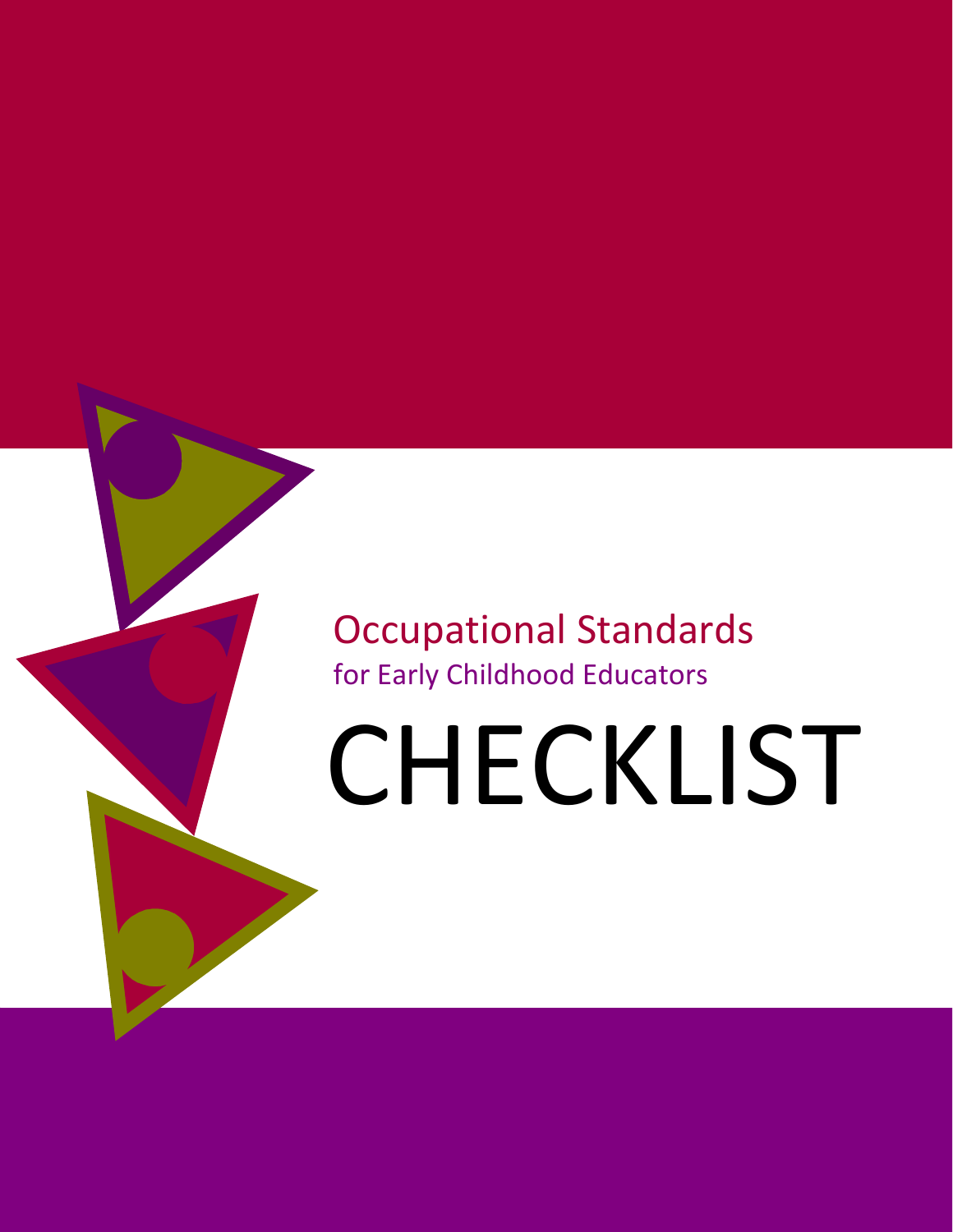

Toll‐free 1.866.411.6960 Email info@ccsc-cssge.ca Website www.ccsc-cssge.ca

**Child Care Human Resources Sector Council** 

**The Child Care Human Resources Sector Council**



### mentoring pairs for child care

#### **The Early Childhood Community Development Centre**

| Phone 905.646.7311                 |
|------------------------------------|
| Email $eccdc@eccdc.org$            |
| Website www.eccdc.org              |
| www.mentoringpairsforchildcare.org |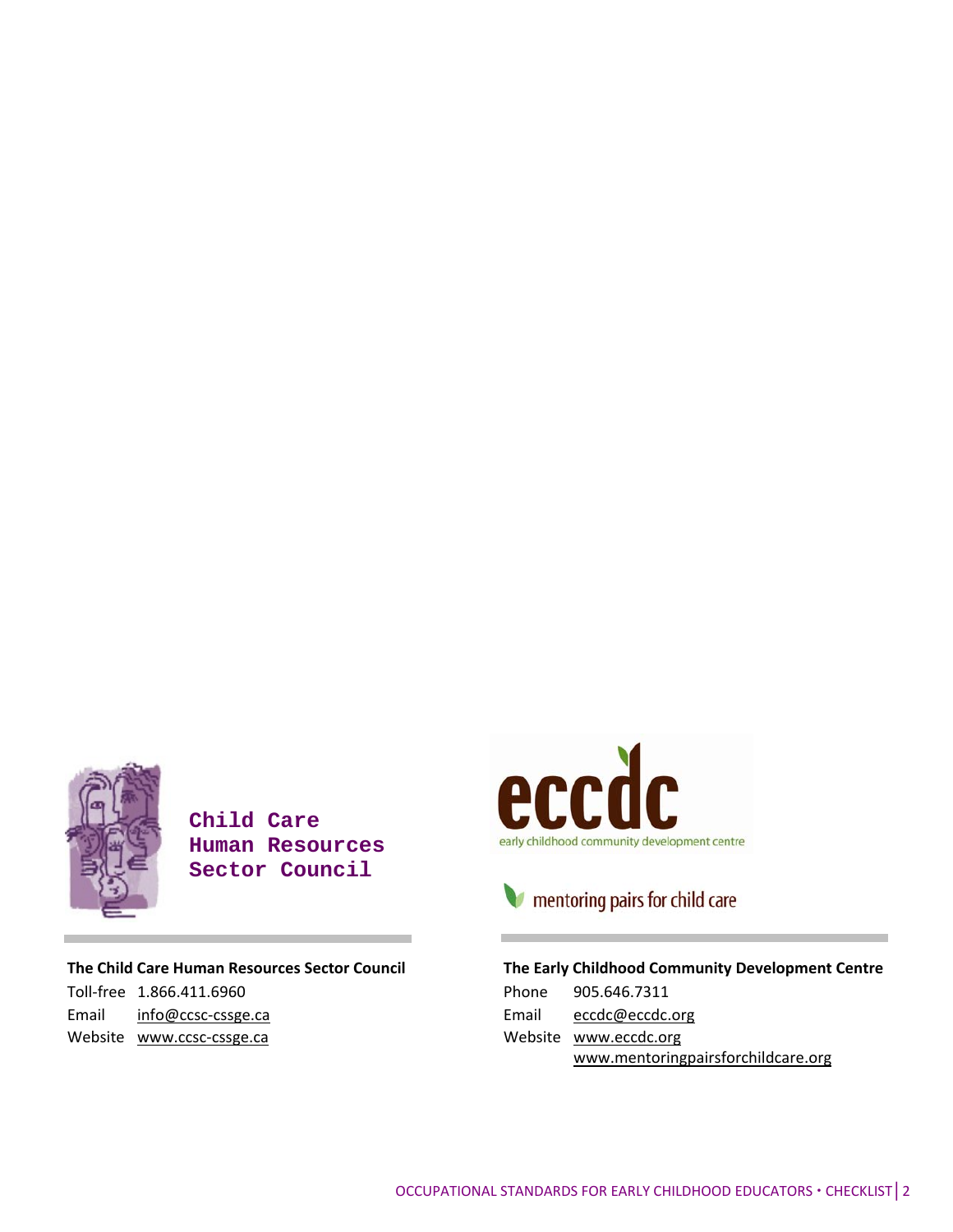### Contents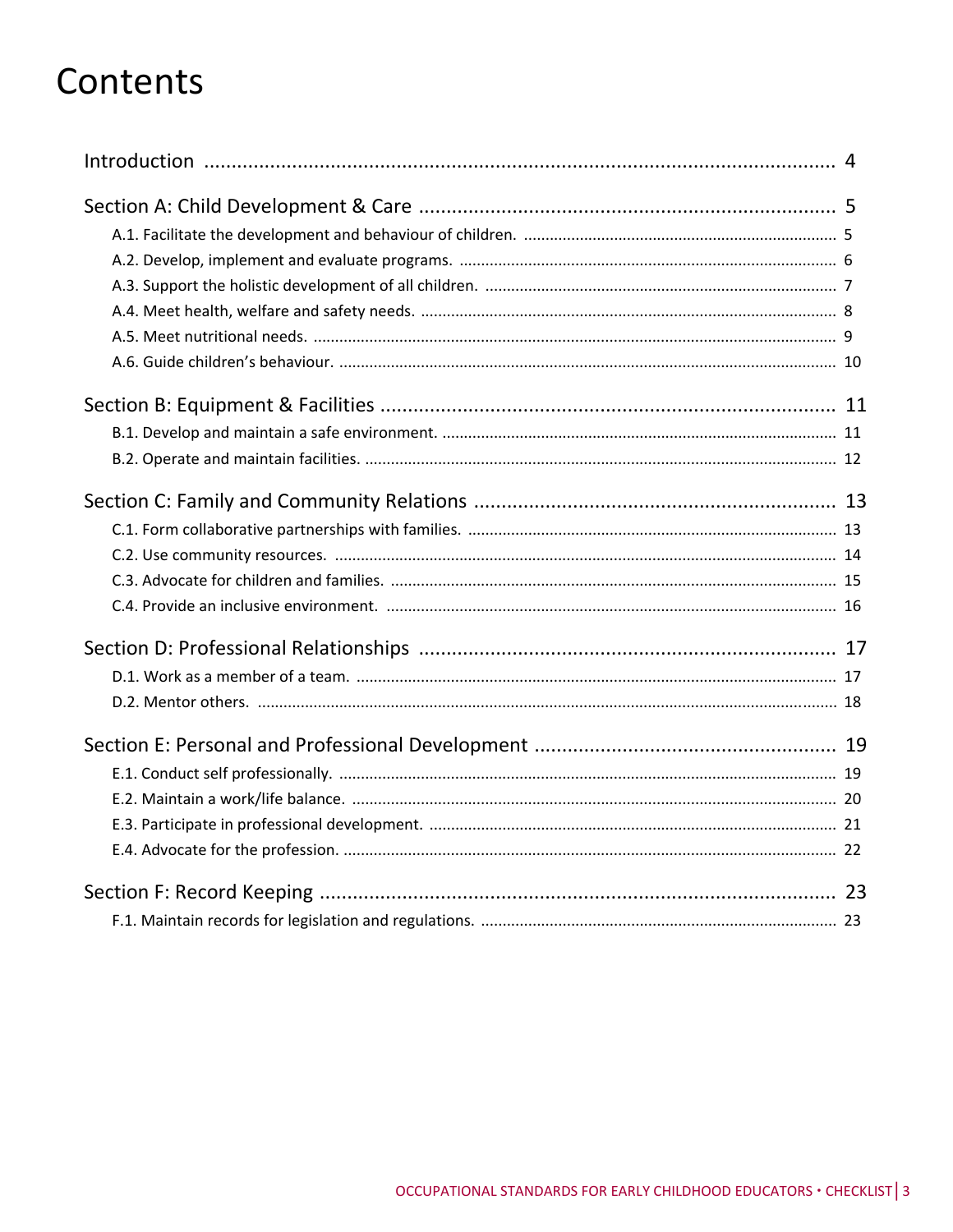### Introduction

The following document is based on information from the *Occupational Standards for Early Childhood Educators* (ECEs) and the *Occupational Standards for ECEs "How To" Guide*. Both are Child Care Human Resources Sector Council (CCHRSC) publications which were released in spring 2010.

The *Occupational Standards for ECEs* describe the knowledge, skills and abilities early childhood educators need to do their job effectively. The standards were developed and validated for the ECEC sector through collaboration with over 1,000 front‐line ECEs and key sector stakeholders.

For more information on the *Occupational Standards for ECEs* or to download your free copy of the Standards and companion documents – Task Chart, How‐To Guide, or this Checklist ‐ please visit the CCHRSC website at www.ccsc‐cssge.ca. Print copies of the Occupational Standards, How‐To Guide, and Task Chart are also available by filling out the order form found on the CCHRSC website.

This self‐assessment checklist booklet was developed in collaboration with the Early Childhood Community Development Centre's (ECCDC) Mentoring Pairs for Child Care project and is intended to be used in order to identify areas of strength and those needing further development according to the tasks and rating scale outlined in the *Occupational Standards for Early Childhood Educators* and *"How To" Guide*.

The ECCDC is an independent, charitable organization that provides support, resources, and training to early learning and care professionals and programs in Niagara. The ECCDC also supports the provision of quality child care beyond Niagara through Consultation and Training Services and its Mentoring Pairs for Child Care (MPCC) program and related resources. For further information on the ECCDC, visit www.eccdc.org. To learn more about Mentoring Pairs for Child Care, visit www.mentoringpairsforchildcare.org.

To obtain additional print copies of this booklet, please contact the ECCDC at eccdc@eccdc.org.

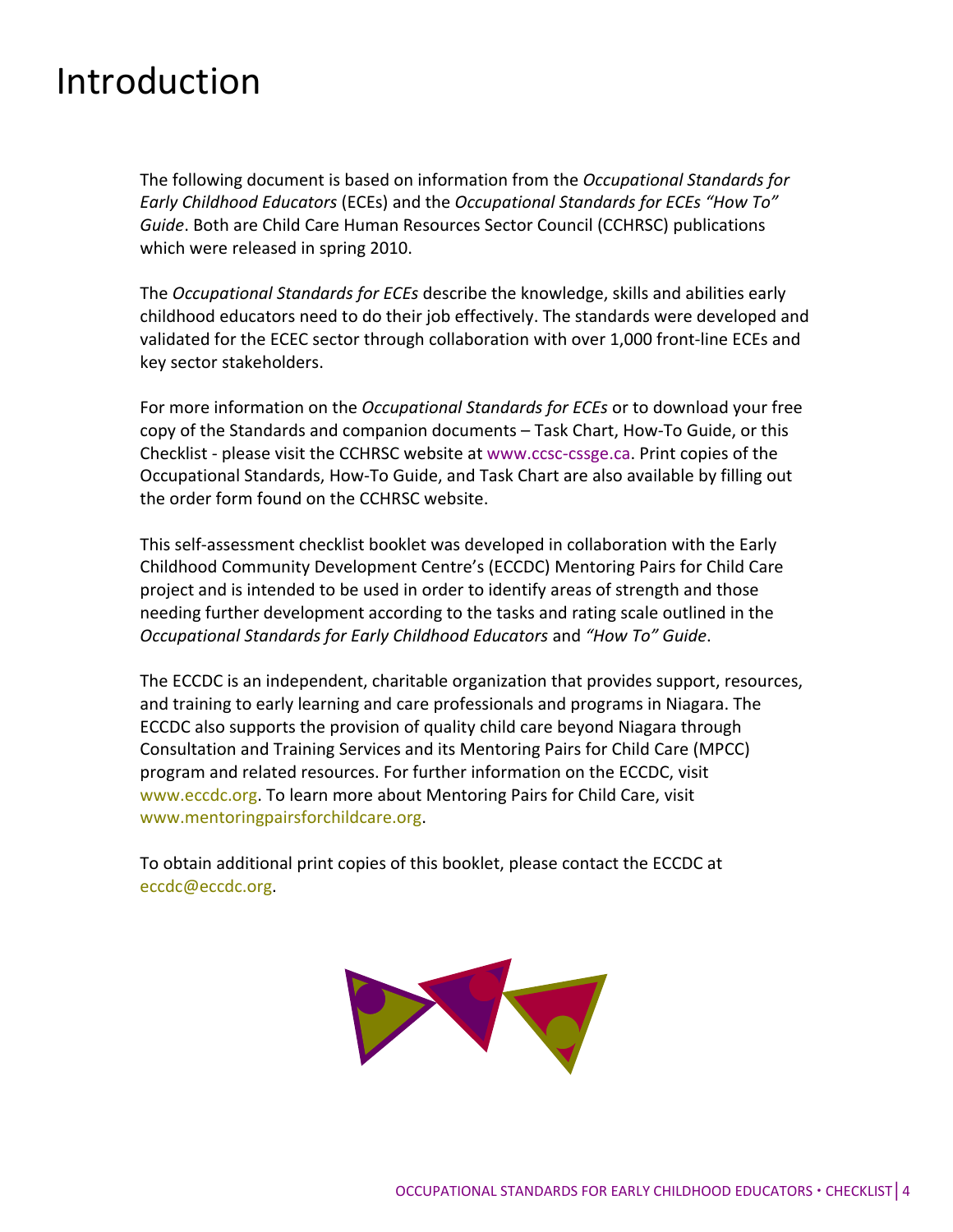#### A.1. Facilitate the development and behaviour of children.

- 1. Refer to the *Occupational Standards for Early Childhood Educators* Section A, Task A.1.
- 2. Review the sections describing: required skills and abilities; and required core knowledge.
- 3. Reflect on your strengths as well as any areas that you think could be improved.
- 4. Use the rating scale provided below to reflect your skills, knowledge and abilities in each of the areas identified.
- 5. Develop a professional development plan to strengthen your competency in this task.

| <b>Ratings Key</b>                   |                                                      |                                              |                                                                                         |                                                            |  |  |  |  |
|--------------------------------------|------------------------------------------------------|----------------------------------------------|-----------------------------------------------------------------------------------------|------------------------------------------------------------|--|--|--|--|
| $1 = None$                           | $2 = Novice$                                         | $3 = Functional$                             | $4 =$ Competent                                                                         | $5 =$ Mastery                                              |  |  |  |  |
| I have no experience<br>in this area | I am developing skills and<br>knowledge in this area | I can perform this area<br>with some support | I work independently in this<br>area with initiative and adapt<br>to special situations | I demonstrate this<br>area well enough to<br>mentor others |  |  |  |  |

| <b>Occupational Standard</b>              | Sub-Task                                                       |  |  |  |
|-------------------------------------------|----------------------------------------------------------------|--|--|--|
| A. Child Development                      | 1.1 Use a variety of observation and documentation techniques. |  |  |  |
| & Care                                    | 1.2 Facilitate cognitive development of children.              |  |  |  |
|                                           | 1.3 Facilitate language development of children.               |  |  |  |
| Task                                      | 1.4 Facilitate social development of children.                 |  |  |  |
| 1. Facilitate the                         | 1.5 Facilitate acceptance of diversity.                        |  |  |  |
| development and<br>behaviour of children. | 1.6 Facilitate emotional development of children.              |  |  |  |
|                                           | 1.7 Facilitate creative development of children.               |  |  |  |
|                                           | 1.8 Facilitate physical development of children.               |  |  |  |

| Professional Development Plan Example                         |                                       |                                            |                     |                                                                                         |  |  |
|---------------------------------------------------------------|---------------------------------------|--------------------------------------------|---------------------|-----------------------------------------------------------------------------------------|--|--|
| Task/Sub-Task                                                 | Professional Development Activity     | <b>Required Resources</b>                  | Timeline            | Evaluation                                                                              |  |  |
| A.4.3 Implement<br>preventative health<br>and safety measures | One day health and safety<br>workshop | One day off work,<br>\$75 registration fee | Within one<br>month | Increased knowledge and<br>implementation of preventative<br>health and safety measures |  |  |

| MY PROFESSIONAL DEVELOPMENT PLAN |                                      |                           |          |            |  |
|----------------------------------|--------------------------------------|---------------------------|----------|------------|--|
| Task/Sub-Task                    | Professional Development<br>Activity | <b>Required Resources</b> | Timeline | Evaluation |  |
|                                  |                                      |                           |          |            |  |
|                                  |                                      |                           |          |            |  |
|                                  |                                      |                           |          |            |  |
|                                  |                                      |                           |          |            |  |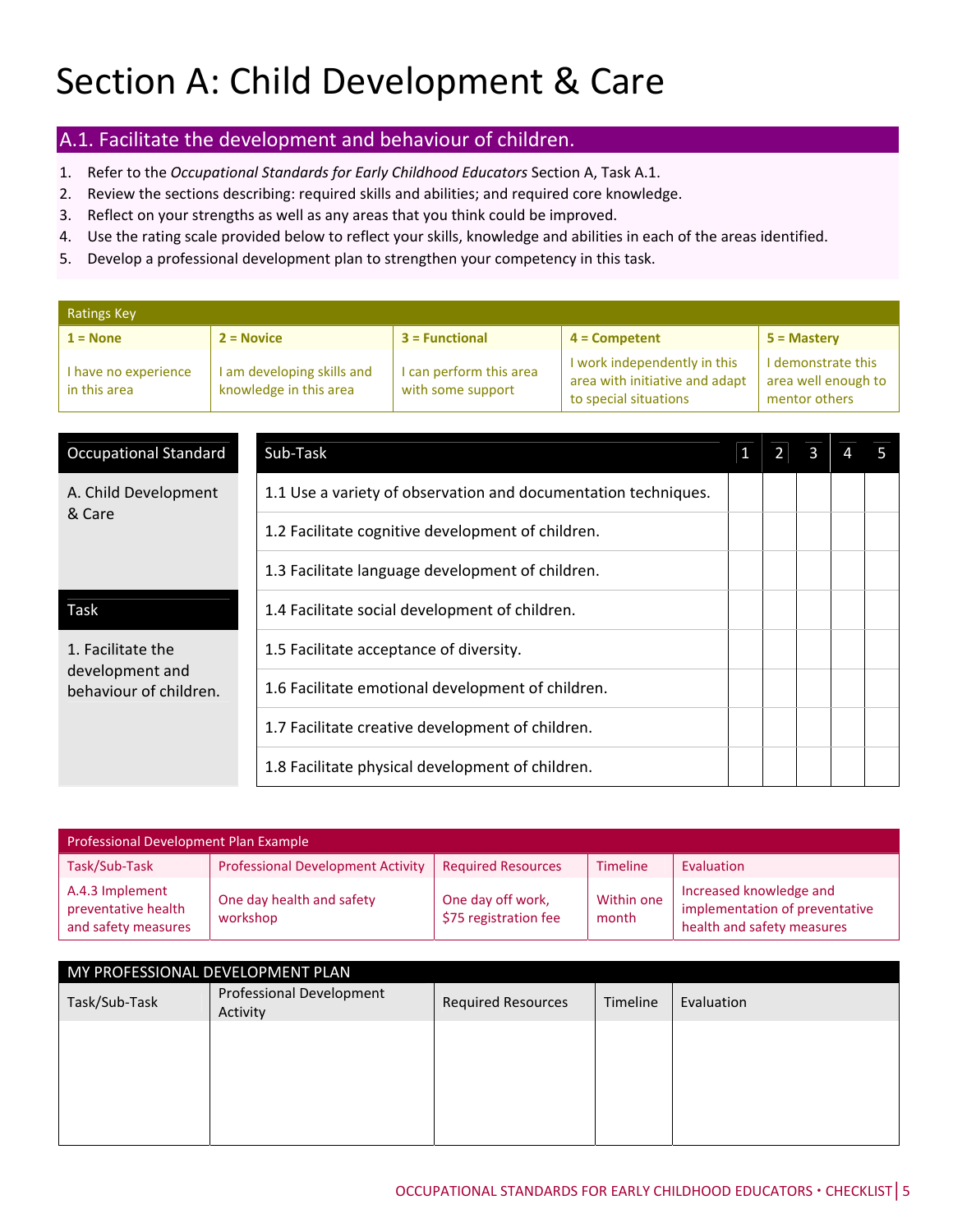#### A.2. Develop, implement and evaluate programs.

- 1. Refer to the *Occupational Standards for Early Childhood Educators* Section A, Task A.2.
- 2. Review the sections describing: required skills and abilities; and required core knowledge.
- 3. Reflect on your strengths as well as any areas that you think could be improved.
- 4. Use the rating scale provided below to reflect your skills, knowledge and abilities in each of the areas identified.
- 5. Develop a professional development plan to strengthen your competency in this task.

| <b>Ratings Key</b>                   |              |                                                      |                                              |                                                                                         |                |                                                            |   |   |   |
|--------------------------------------|--------------|------------------------------------------------------|----------------------------------------------|-----------------------------------------------------------------------------------------|----------------|------------------------------------------------------------|---|---|---|
| $1 = None$                           | $2 = Novice$ | $3 = Functional$<br>$4 =$ Competent                  |                                              |                                                                                         | 5 = Mastery    |                                                            |   |   |   |
| I have no experience<br>in this area |              | I am developing skills and<br>knowledge in this area | I can perform this area<br>with some support | I work independently in this<br>area with initiative and adapt<br>to special situations |                | I demonstrate this<br>area well enough to<br>mentor others |   |   |   |
|                                      |              |                                                      |                                              |                                                                                         |                |                                                            |   |   |   |
| <b>Occupational Standard</b>         |              | Sub-Task                                             |                                              |                                                                                         | 1 <sup>1</sup> | $\overline{2}$                                             | 3 | 4 | 5 |
| A. Child Development                 |              |                                                      | 2.1 Research a variety of curriculum models. |                                                                                         |                |                                                            |   |   |   |
| & Care                               |              | 2.2 Implement inclusion policy.                      |                                              |                                                                                         |                |                                                            |   |   |   |
|                                      |              | 2.3 Develop infant program.                          |                                              |                                                                                         |                |                                                            |   |   |   |
|                                      |              | 2.4 Develop toddler program.                         |                                              |                                                                                         |                |                                                            |   |   |   |
|                                      |              | 2.5 Develop pre-school program.                      |                                              |                                                                                         |                |                                                            |   |   |   |
| Task                                 |              |                                                      | 2.6 Develop Kindergarten-age program.        |                                                                                         |                |                                                            |   |   |   |
| 2. Develop, implement                |              | 2.7 Develop school-age program.                      |                                              |                                                                                         |                |                                                            |   |   |   |
| and evaluate<br>programs.            |              | 2.8 Develop multi-age program.                       |                                              |                                                                                         |                |                                                            |   |   |   |
|                                      |              | 2.9 Modify environment to provide accessibility.     |                                              |                                                                                         |                |                                                            |   |   |   |
|                                      |              | 2.10 Implement program.                              |                                              |                                                                                         |                |                                                            |   |   |   |
|                                      |              | 2.11 Evaluate program.                               |                                              |                                                                                         |                |                                                            |   |   |   |

| Professional Development Plan Example                         |                                          |                                            |                     |                                                                                         |  |  |
|---------------------------------------------------------------|------------------------------------------|--------------------------------------------|---------------------|-----------------------------------------------------------------------------------------|--|--|
| Task/Sub-Task                                                 | <b>Professional Development Activity</b> | <b>Required Resources</b>                  | <b>Timeline</b>     | Evaluation                                                                              |  |  |
| A.4.3 Implement<br>preventative health<br>and safety measures | One day health and safety<br>workshop    | One day off work,<br>\$75 registration fee | Within one<br>month | Increased knowledge and<br>implementation of preventative<br>health and safety measures |  |  |

| MY PROFESSIONAL DEVELOPMENT PLAN |                                      |                           |          |            |  |  |
|----------------------------------|--------------------------------------|---------------------------|----------|------------|--|--|
| Task/Sub-Task                    | Professional Development<br>Activity | <b>Required Resources</b> | Timeline | Evaluation |  |  |
|                                  |                                      |                           |          |            |  |  |
|                                  |                                      |                           |          |            |  |  |
|                                  |                                      |                           |          |            |  |  |
|                                  |                                      |                           |          |            |  |  |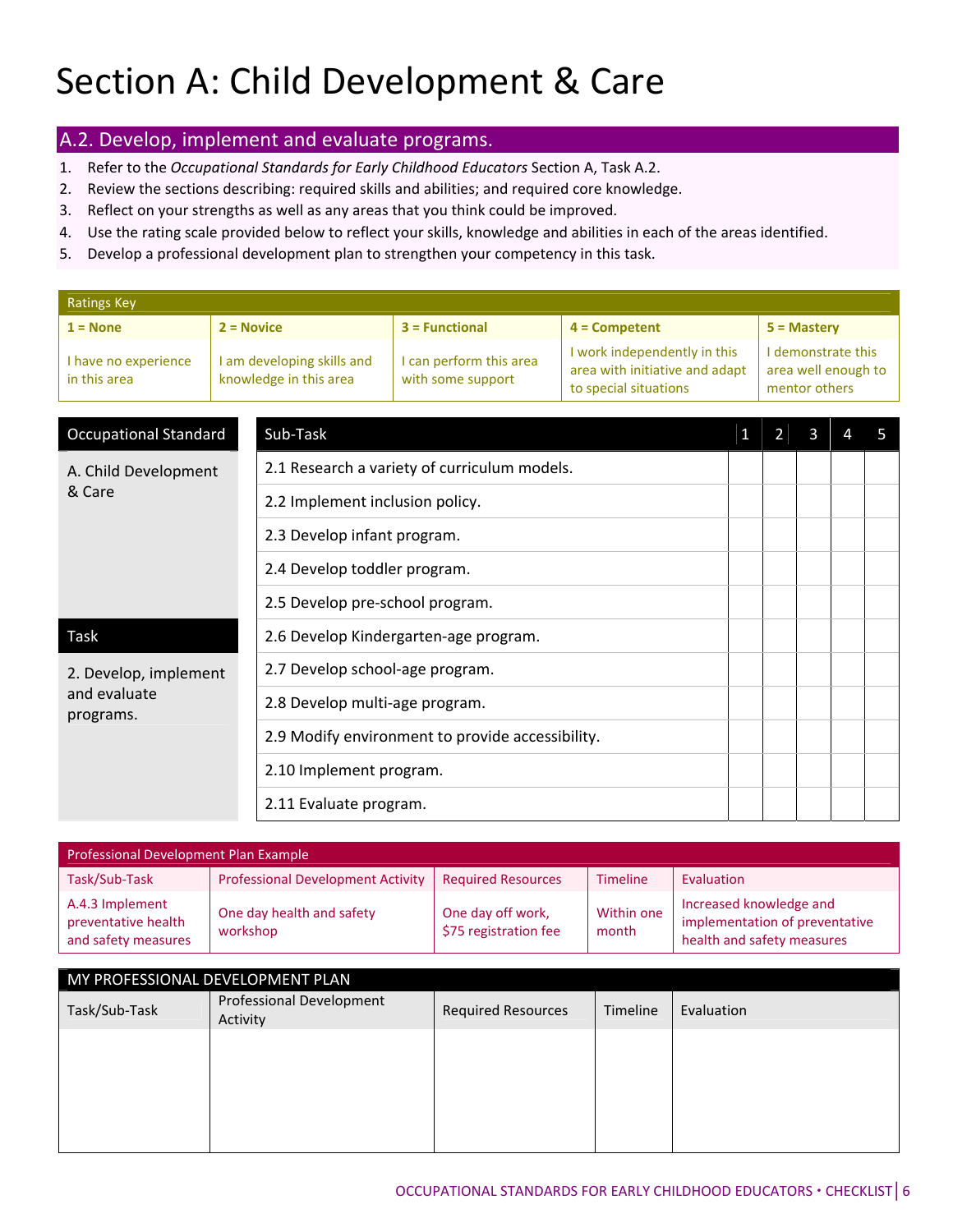#### A.3. Support the holistic development of all children.

- 1. Refer to the *Occupational Standards for Early Childhood Educators* Section A, Task A.3.
- 2. Review the sections describing: required skills and abilities; and required core knowledge.
- 3. Reflect on your strengths as well as any areas that you think could be improved.
- 4. Use the rating scale provided below to reflect your skills, knowledge and abilities in each of the areas identified.
- 5. Develop a professional development plan to strengthen your competency in this task.

| <b>Ratings Key</b>                   |                                                      |                                              |                                                                                         |                                                            |  |  |  |  |  |
|--------------------------------------|------------------------------------------------------|----------------------------------------------|-----------------------------------------------------------------------------------------|------------------------------------------------------------|--|--|--|--|--|
| $1 = None$                           | $2 = Novice$                                         | $3$ = Functional                             | $4 =$ Competent                                                                         | $5 =$ Mastery                                              |  |  |  |  |  |
| I have no experience<br>in this area | I am developing skills and<br>knowledge in this area | I can perform this area<br>with some support | I work independently in this<br>area with initiative and adapt<br>to special situations | I demonstrate this<br>area well enough to<br>mentor others |  |  |  |  |  |

| <b>Occupational Standard</b>    | Sub-Task                                                                    |  |  |  |
|---------------------------------|-----------------------------------------------------------------------------|--|--|--|
| A. Child Development<br>& Care  | 3.1 Build meaningful relationships with the children.                       |  |  |  |
|                                 | 3.2 Identify and expand upon learning opportunities (teachable<br>moments). |  |  |  |
| Task<br>3. Support the holistic | 3.3 Identify and support child's individual learning and<br>development.    |  |  |  |
| development of all<br>children. | 3.4 Identify and support diversity, equity and inclusion.                   |  |  |  |
|                                 | 3.5 Maintain documentation of child's development.                          |  |  |  |

| Professional Development Plan Example                         |                                          |                                            |                     |                                                                                         |  |  |  |
|---------------------------------------------------------------|------------------------------------------|--------------------------------------------|---------------------|-----------------------------------------------------------------------------------------|--|--|--|
| Task/Sub-Task                                                 | <b>Professional Development Activity</b> | <b>Required Resources</b>                  | <b>Timeline</b>     | Evaluation                                                                              |  |  |  |
| A.4.3 Implement<br>preventative health<br>and safety measures | One day health and safety<br>workshop    | One day off work,<br>\$75 registration fee | Within one<br>month | Increased knowledge and<br>implementation of preventative<br>health and safety measures |  |  |  |

| MY PROFESSIONAL DEVELOPMENT PLAN |                                      |                           |          |            |  |  |  |  |  |
|----------------------------------|--------------------------------------|---------------------------|----------|------------|--|--|--|--|--|
| Task/Sub-Task                    | Professional Development<br>Activity | <b>Required Resources</b> | Timeline | Evaluation |  |  |  |  |  |
|                                  |                                      |                           |          |            |  |  |  |  |  |
|                                  |                                      |                           |          |            |  |  |  |  |  |
|                                  |                                      |                           |          |            |  |  |  |  |  |
|                                  |                                      |                           |          |            |  |  |  |  |  |
|                                  |                                      |                           |          |            |  |  |  |  |  |
|                                  |                                      |                           |          |            |  |  |  |  |  |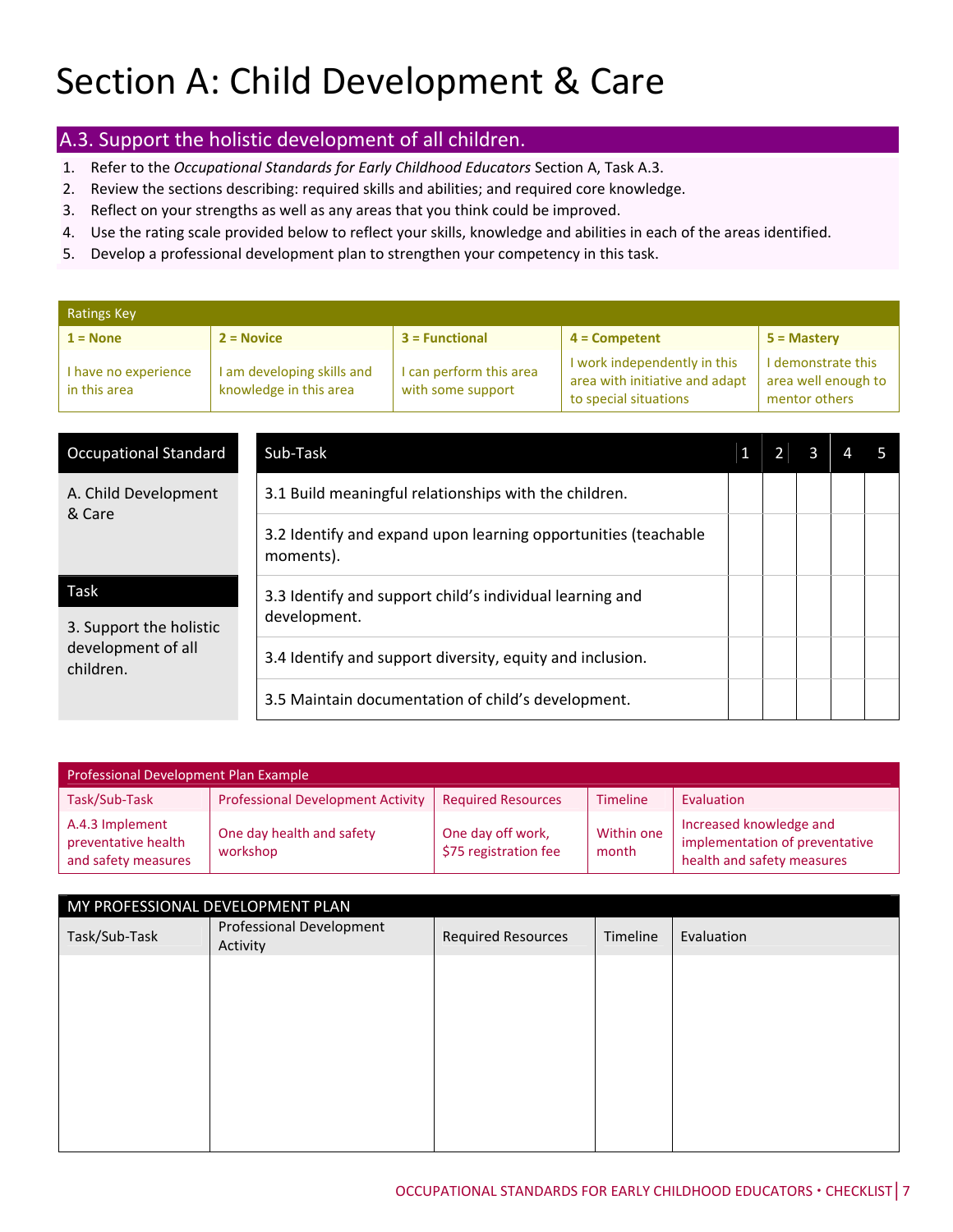#### A.4. Meet health, welfare and safety needs.

- 1. Refer to the *Occupational Standards for Early Childhood Educators* Section A, Task A.4.
- 2. Review the sections describing: required skills and abilities; and required core knowledge.
- 3. Reflect on your strengths as well as any areas that you think could be improved.
- 4. Use the rating scale provided below to reflect your skills, knowledge and abilities in each of the areas identified.
- 5. Develop a professional development plan to strengthen your competency in this task.

| <b>Ratings Key</b>                   |  |                                                                                                                                                                                                 |                                               |  |                |                |                                                            |   |  |
|--------------------------------------|--|-------------------------------------------------------------------------------------------------------------------------------------------------------------------------------------------------|-----------------------------------------------|--|----------------|----------------|------------------------------------------------------------|---|--|
| $1 = None$                           |  | $2 = Novice$<br>$3 = Functional$<br>$4 =$ Competent                                                                                                                                             |                                               |  |                |                | 5 = Mastery                                                |   |  |
| I have no experience<br>in this area |  | I work independently in this<br>I am developing skills and<br>I can perform this area<br>area with initiative and adapt<br>knowledge in this area<br>with some support<br>to special situations |                                               |  |                |                | I demonstrate this<br>area well enough to<br>mentor others |   |  |
|                                      |  |                                                                                                                                                                                                 |                                               |  |                |                |                                                            |   |  |
| <b>Occupational Standard</b>         |  | Sub-Task                                                                                                                                                                                        |                                               |  | 1 <sup>1</sup> | $\overline{2}$ | $\mathbf{3}$                                               | 4 |  |
| A. Child Development                 |  |                                                                                                                                                                                                 | 4.1 Accommodate for children's allergies.     |  |                |                |                                                            |   |  |
| & Care                               |  |                                                                                                                                                                                                 | 4.2 Administer medication and/or procedures.  |  |                |                |                                                            |   |  |
|                                      |  | 4.3 Implement preventative health and safety measures.                                                                                                                                          |                                               |  |                |                |                                                            |   |  |
|                                      |  | 4.4 Develop and implement safe travelling practices.                                                                                                                                            |                                               |  |                |                |                                                            |   |  |
|                                      |  | 4.5 Provide first-aid and CPR.                                                                                                                                                                  |                                               |  |                |                |                                                            |   |  |
|                                      |  | 4.6 Implement emergency and evacuation plans.                                                                                                                                                   |                                               |  |                |                |                                                            |   |  |
|                                      |  | 4.7 Implement security procedures.                                                                                                                                                              |                                               |  |                |                |                                                            |   |  |
| <b>Task</b>                          |  | 4.8 Review safety related issues.                                                                                                                                                               |                                               |  |                |                |                                                            |   |  |
| 4. Meet health,                      |  | 4.9 Follow safe toileting and diapering procedures.                                                                                                                                             |                                               |  |                |                |                                                            |   |  |
| welfare and safety<br>needs.         |  | 4.10 Identify and report suspected cases of child abuse and<br>neglect.                                                                                                                         |                                               |  |                |                |                                                            |   |  |
|                                      |  | 4.11 Promote a healthy lifestyle.                                                                                                                                                               |                                               |  |                |                |                                                            |   |  |
|                                      |  |                                                                                                                                                                                                 | 4.12 Promote environmentally sound practices. |  |                |                |                                                            |   |  |
|                                      |  | 4.13 Actively supervise children.                                                                                                                                                               |                                               |  |                |                |                                                            |   |  |
|                                      |  | 4.14 Supervise children during outings and field trips.                                                                                                                                         |                                               |  |                |                |                                                            |   |  |

| Professional Development Plan Example                         |                                          |                                            |                     |                                                                                         |  |  |  |  |  |
|---------------------------------------------------------------|------------------------------------------|--------------------------------------------|---------------------|-----------------------------------------------------------------------------------------|--|--|--|--|--|
| Task/Sub-Task                                                 | <b>Professional Development Activity</b> | <b>Required Resources</b>                  | <b>Timeline</b>     | Evaluation                                                                              |  |  |  |  |  |
| A.4.3 Implement<br>preventative health<br>and safety measures | One day health and safety<br>workshop    | One day off work,<br>\$75 registration fee | Within one<br>month | Increased knowledge and<br>implementation of preventative<br>health and safety measures |  |  |  |  |  |

| MY PROFESSIONAL DEVELOPMENT PLAN |                                      |                           |          |            |  |  |  |  |  |
|----------------------------------|--------------------------------------|---------------------------|----------|------------|--|--|--|--|--|
| Task/Sub-Task                    | Professional Development<br>Activity | <b>Required Resources</b> | Timeline | Evaluation |  |  |  |  |  |
|                                  |                                      |                           |          |            |  |  |  |  |  |
|                                  |                                      |                           |          |            |  |  |  |  |  |
|                                  |                                      |                           |          |            |  |  |  |  |  |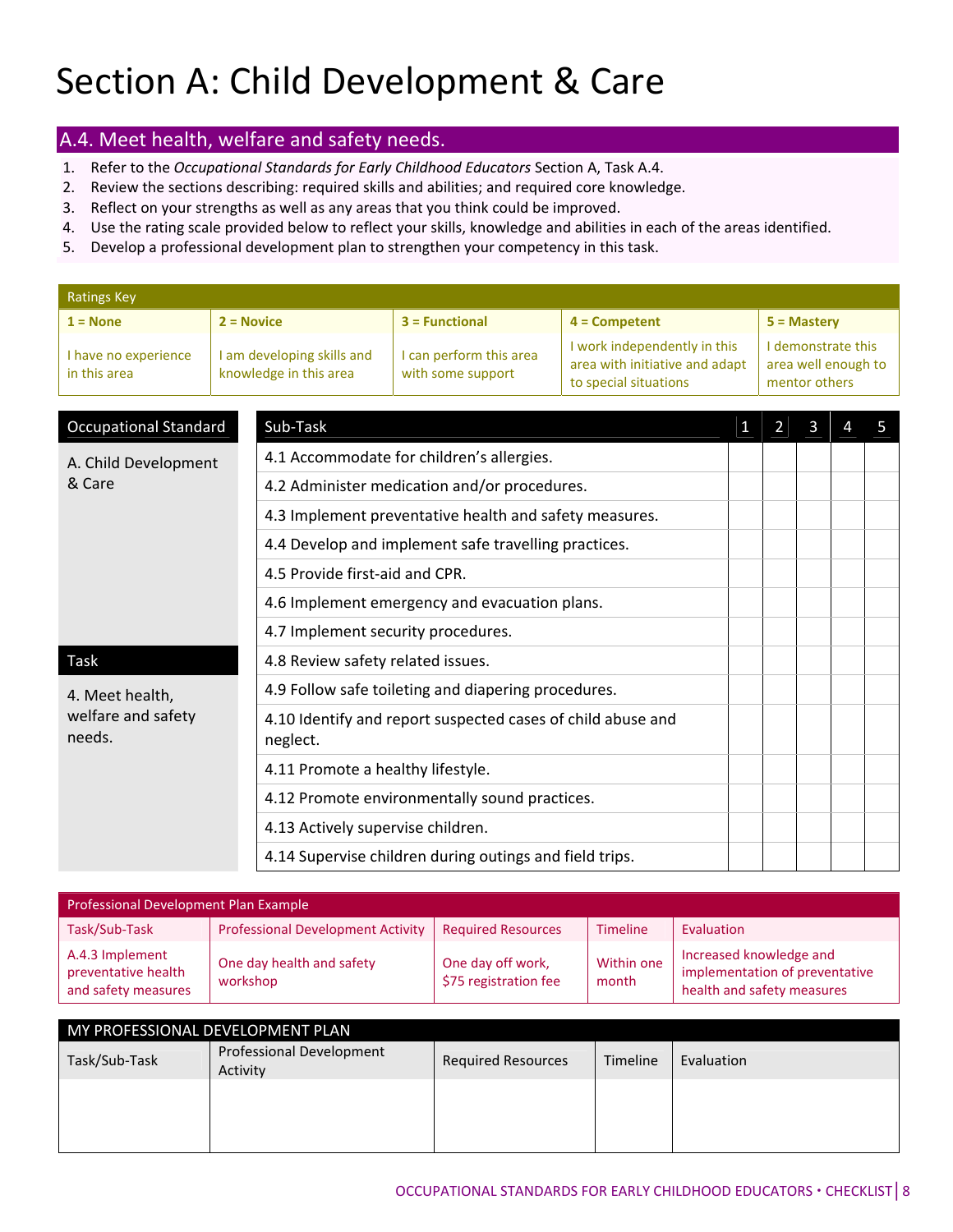#### A.5. Meet nutritional needs.

- 1. Refer to the *Occupational Standards for Early Childhood Educators* Section A, Task A.5.
- 2. Review the sections describing: required skills and abilities; and required core knowledge.
- 3. Reflect on your strengths as well as any areas that you think could be improved.
- 4. Use the rating scale provided below to reflect your skills, knowledge and abilities in each of the areas identified.
- 5. Develop a professional development plan to strengthen your competency in this task.

| <b>Ratings Key</b>                   |                                                      |                                              |                                                                                         |                                                            |  |  |  |  |  |  |
|--------------------------------------|------------------------------------------------------|----------------------------------------------|-----------------------------------------------------------------------------------------|------------------------------------------------------------|--|--|--|--|--|--|
| $1 = None$                           | $2 = Novice$                                         | $3$ = Functional                             | $4 =$ Competent                                                                         | $5 =$ Mastery                                              |  |  |  |  |  |  |
| I have no experience<br>in this area | I am developing skills and<br>knowledge in this area | I can perform this area<br>with some support | I work independently in this<br>area with initiative and adapt<br>to special situations | I demonstrate this<br>area well enough to<br>mentor others |  |  |  |  |  |  |

| <b>Occupational Standard</b>       | Sub-Task                                                 | 2 | 3 |  |
|------------------------------------|----------------------------------------------------------|---|---|--|
| A. Child Development<br>& Care     | 5.1 Plan and provide nutritious meals and snacks.        |   |   |  |
|                                    | 5.2 Prepare and provide infant nutrition.                |   |   |  |
| <b>Task</b><br>5. Meet nutritional | 5.3 Promote healthy eating.                              |   |   |  |
| needs.                             | 5.4 Accommodate for special nutritional<br>requirements. |   |   |  |

| Professional Development Plan Example                         |                                          |                                            |                     |                                                                                         |  |  |  |  |  |
|---------------------------------------------------------------|------------------------------------------|--------------------------------------------|---------------------|-----------------------------------------------------------------------------------------|--|--|--|--|--|
| Task/Sub-Task                                                 | <b>Professional Development Activity</b> | <b>Required Resources</b>                  | <b>Timeline</b>     | Evaluation                                                                              |  |  |  |  |  |
| A.4.3 Implement<br>preventative health<br>and safety measures | One day health and safety<br>workshop    | One day off work,<br>\$75 registration fee | Within one<br>month | Increased knowledge and<br>implementation of preventative<br>health and safety measures |  |  |  |  |  |

| MY PROFESSIONAL DEVELOPMENT PLAN |                                             |                           |          |            |  |  |  |  |  |
|----------------------------------|---------------------------------------------|---------------------------|----------|------------|--|--|--|--|--|
| Task/Sub-Task                    | <b>Professional Development</b><br>Activity | <b>Required Resources</b> | Timeline | Evaluation |  |  |  |  |  |
|                                  |                                             |                           |          |            |  |  |  |  |  |
|                                  |                                             |                           |          |            |  |  |  |  |  |
|                                  |                                             |                           |          |            |  |  |  |  |  |
|                                  |                                             |                           |          |            |  |  |  |  |  |
|                                  |                                             |                           |          |            |  |  |  |  |  |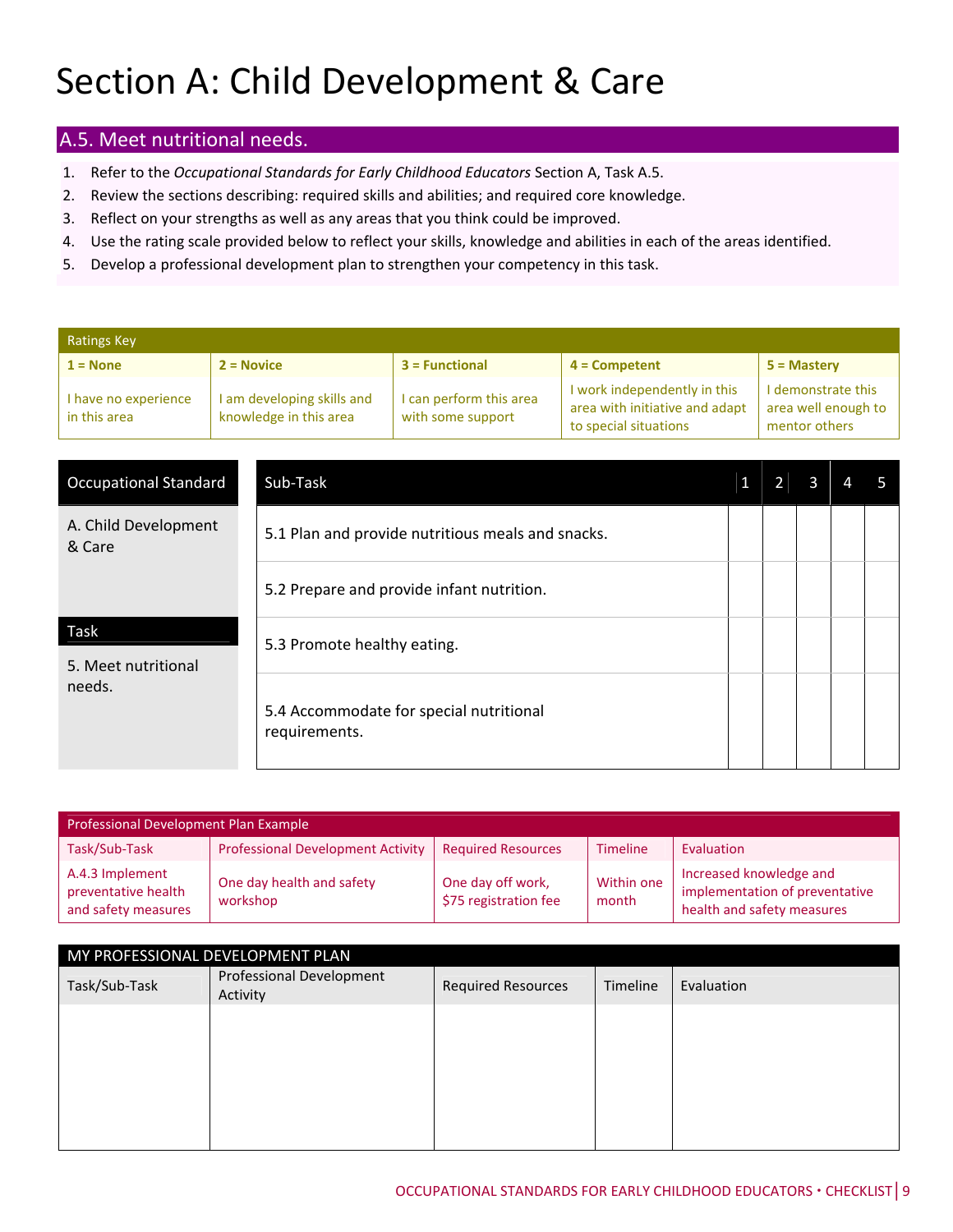#### A.6. Guide children's behaviour.

- 1. Refer to the *Occupational Standards for Early Childhood Educators* Section A, Task A.6.
- 2. Review the sections describing: required skills and abilities; and required core knowledge.
- 3. Reflect on your strengths as well as any areas that you think could be improved.
- 4. Use the rating scale provided below to reflect your skills, knowledge and abilities in each of the areas identified.
- 5. Develop a professional development plan to strengthen your competency in this task.

| <b>Ratings Key</b>                   |              |                                                                                                                                                                                                 |                                                                                              |  |                                     |                |              |                     |   |  |  |
|--------------------------------------|--------------|-------------------------------------------------------------------------------------------------------------------------------------------------------------------------------------------------|----------------------------------------------------------------------------------------------|--|-------------------------------------|----------------|--------------|---------------------|---|--|--|
| $1 = None$                           | $2 = Novice$ |                                                                                                                                                                                                 | $3$ = Functional<br>$4 =$ Competent                                                          |  |                                     |                |              | $5 =$ Mastery       |   |  |  |
| I have no experience<br>in this area |              | I work independently in this<br>I can perform this area<br>I am developing skills and<br>area with initiative and adapt<br>knowledge in this area<br>with some support<br>to special situations |                                                                                              |  | I demonstrate this<br>mentor others |                |              | area well enough to |   |  |  |
|                                      |              |                                                                                                                                                                                                 |                                                                                              |  |                                     |                |              |                     |   |  |  |
| <b>Occupational Standard</b>         |              | Sub-Task                                                                                                                                                                                        |                                                                                              |  | 1 <sup>1</sup>                      | $\overline{2}$ | $\mathbf{3}$ | 4                   | 5 |  |  |
| A. Child Development<br>& Care       |              |                                                                                                                                                                                                 | 6.1 Establish with colleagues an environment to foster positive<br>behaviour in the program. |  |                                     |                |              |                     |   |  |  |
|                                      |              | 6.2 Guide and observe children.                                                                                                                                                                 |                                                                                              |  |                                     |                |              |                     |   |  |  |
|                                      |              | 6.3 Implement positive behaviour guidance.                                                                                                                                                      |                                                                                              |  |                                     |                |              |                     |   |  |  |
|                                      |              | 6.4 Facilitate appropriate language.                                                                                                                                                            |                                                                                              |  |                                     |                |              |                     |   |  |  |
|                                      |              | 6.5 Facilitate conflict resolution.                                                                                                                                                             |                                                                                              |  |                                     |                |              |                     |   |  |  |
| Task                                 |              | 6.6 Facilitate empathy.                                                                                                                                                                         |                                                                                              |  |                                     |                |              |                     |   |  |  |
| 6. Guide children's                  |              | 6.7 Use and promote active listening skills.                                                                                                                                                    |                                                                                              |  |                                     |                |              |                     |   |  |  |
| behaviour.                           |              |                                                                                                                                                                                                 | 6.8 Use natural or logical consequences.                                                     |  |                                     |                |              |                     |   |  |  |
|                                      |              |                                                                                                                                                                                                 | 6.9 Protect children from physical and emotional harm.                                       |  |                                     |                |              |                     |   |  |  |
|                                      |              | 6.10 Facilitate problem-solving skills.                                                                                                                                                         |                                                                                              |  |                                     |                |              |                     |   |  |  |
|                                      |              | 6.11 Facilitate coping skills.                                                                                                                                                                  |                                                                                              |  |                                     |                |              |                     |   |  |  |

| Professional Development Plan Example                         |                                          |                                            |                     |                                                                                         |  |  |  |  |  |
|---------------------------------------------------------------|------------------------------------------|--------------------------------------------|---------------------|-----------------------------------------------------------------------------------------|--|--|--|--|--|
| Task/Sub-Task                                                 | <b>Professional Development Activity</b> | <b>Required Resources</b>                  | <b>Timeline</b>     | Evaluation                                                                              |  |  |  |  |  |
| A.4.3 Implement<br>preventative health<br>and safety measures | One day health and safety<br>workshop    | One day off work,<br>\$75 registration fee | Within one<br>month | Increased knowledge and<br>implementation of preventative<br>health and safety measures |  |  |  |  |  |

| MY PROFESSIONAL DEVELOPMENT PLAN |                                      |                           |          |            |  |  |  |  |
|----------------------------------|--------------------------------------|---------------------------|----------|------------|--|--|--|--|
| Task/Sub-Task                    | Professional Development<br>Activity | <b>Required Resources</b> | Timeline | Evaluation |  |  |  |  |
|                                  |                                      |                           |          |            |  |  |  |  |
|                                  |                                      |                           |          |            |  |  |  |  |
|                                  |                                      |                           |          |            |  |  |  |  |
|                                  |                                      |                           |          |            |  |  |  |  |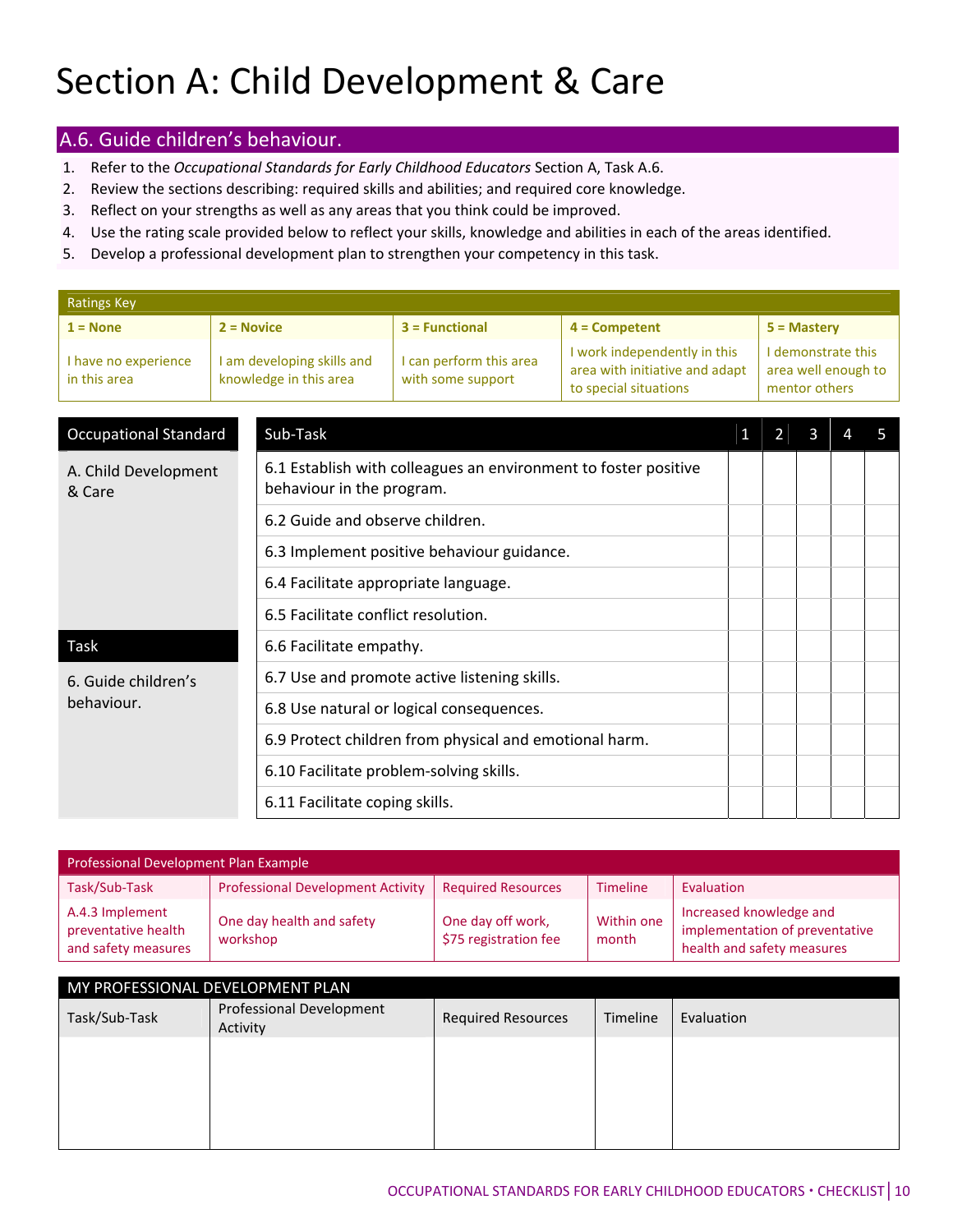### Section B: Equipment & Facilities

#### B.1. Develop and maintain a safe environment.

- 1. Refer to the *Occupational Standards for Early Childhood Educators* Section B, Task B.1.
- 2. Review the sections describing: required skills and abilities; and required core knowledge.
- 3. Reflect on your strengths as well as any areas that you think could be improved.
- 4. Use the rating scale provided below to reflect your skills, knowledge and abilities in each of the areas identified.
- 5. Develop a professional development plan to strengthen your competency in this task.

| <b>Ratings Key</b>                   |                                                      |                                              |                                                                                         |                                                            |  |  |  |  |  |  |
|--------------------------------------|------------------------------------------------------|----------------------------------------------|-----------------------------------------------------------------------------------------|------------------------------------------------------------|--|--|--|--|--|--|
| $1 = None$                           | $2 = Novice$                                         | $3 = Functional$                             | $4 =$ Competent                                                                         | $5 =$ Mastery                                              |  |  |  |  |  |  |
| I have no experience<br>in this area | I am developing skills and<br>knowledge in this area | I can perform this area<br>with some support | I work independently in this<br>area with initiative and adapt<br>to special situations | I demonstrate this<br>area well enough to<br>mentor others |  |  |  |  |  |  |

| <b>Occupational Standard</b>        | Sub-Task                                                                  |  |  |  |
|-------------------------------------|---------------------------------------------------------------------------|--|--|--|
| B. Equipment &<br><b>Facilities</b> | 1.1 Check for physical hazards.                                           |  |  |  |
|                                     | 1.2 Maintain and implement safety standards and protocols.                |  |  |  |
| Task<br>1. Develop and              | 1.3 Use developmentally-appropriate equipment.                            |  |  |  |
| maintain a safe<br>environment.     | 1.4 Adapt programming and equipment to unique settings<br>and situations. |  |  |  |

| Professional Development Plan Example                         |                                          |                                            |                     |                                                                                         |  |  |  |
|---------------------------------------------------------------|------------------------------------------|--------------------------------------------|---------------------|-----------------------------------------------------------------------------------------|--|--|--|
| Task/Sub-Task                                                 | <b>Professional Development Activity</b> | <b>Required Resources</b>                  | <b>Timeline</b>     | Evaluation                                                                              |  |  |  |
| A.4.3 Implement<br>preventative health<br>and safety measures | One day health and safety<br>workshop    | One day off work,<br>\$75 registration fee | Within one<br>month | Increased knowledge and<br>implementation of preventative<br>health and safety measures |  |  |  |

| MY PROFESSIONAL DEVELOPMENT PLAN |                                      |                           |          |            |  |  |
|----------------------------------|--------------------------------------|---------------------------|----------|------------|--|--|
| Task/Sub-Task                    | Professional Development<br>Activity | <b>Required Resources</b> | Timeline | Evaluation |  |  |
|                                  |                                      |                           |          |            |  |  |
|                                  |                                      |                           |          |            |  |  |
|                                  |                                      |                           |          |            |  |  |
|                                  |                                      |                           |          |            |  |  |
|                                  |                                      |                           |          |            |  |  |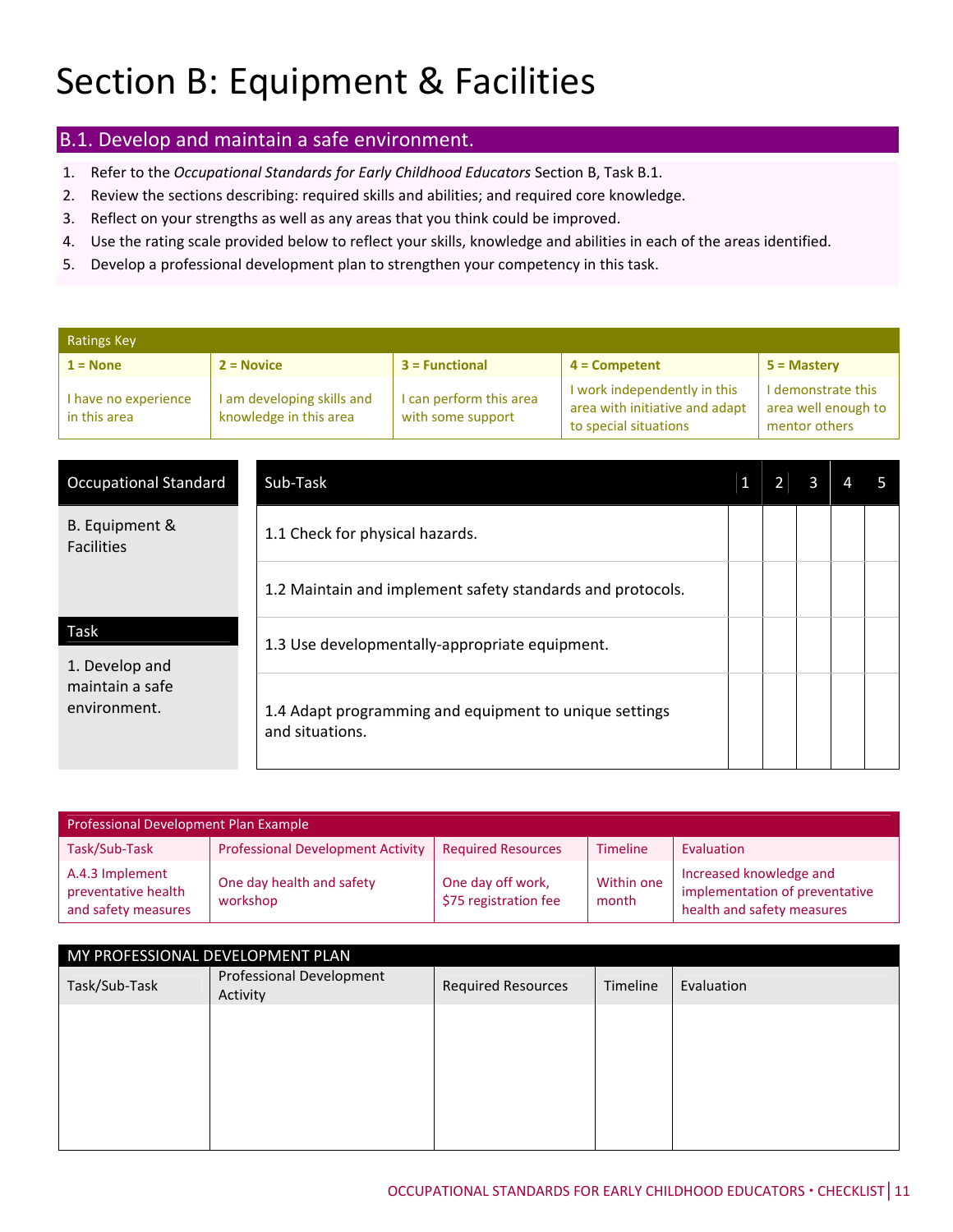### Section B: Equipment & Facilities

#### B.2. Operate and maintain facilities.

- 1. Refer to the *Occupational Standards for Early Childhood Educators* Section B, Task B.2.
- 2. Review the sections describing: required skills and abilities; and required core knowledge.
- 3. Reflect on your strengths as well as any areas that you think could be improved.
- 4. Use the rating scale provided below to reflect your skills, knowledge and abilities in each of the areas identified.
- 5. Develop a professional development plan to strengthen your competency in this task.

| <b>Ratings Key</b>                   |                                                      |                                              |                                                                                         |                                                            |  |  |  |
|--------------------------------------|------------------------------------------------------|----------------------------------------------|-----------------------------------------------------------------------------------------|------------------------------------------------------------|--|--|--|
| $1 = None$                           | $2 = Novice$                                         | $3$ = Functional                             | $4 =$ Competent                                                                         | $5 =$ Mastery                                              |  |  |  |
| I have no experience<br>in this area | I am developing skills and<br>knowledge in this area | I can perform this area<br>with some support | I work independently in this<br>area with initiative and adapt<br>to special situations | I demonstrate this<br>area well enough to<br>mentor others |  |  |  |

| <b>Occupational Standard</b>           | Sub-Task                                                                 |  |  |  |
|----------------------------------------|--------------------------------------------------------------------------|--|--|--|
| B. Equipment &<br><b>Facilities</b>    | 2.1 Maintain equipment, materials and furnishings.                       |  |  |  |
|                                        | 2.2 Maintain indoor and outdoor physical environment.                    |  |  |  |
| Task                                   |                                                                          |  |  |  |
| 2. Operate and<br>maintain facilities. | 2.3 Monitor cleanliness and sanitation of all areas used by<br>children. |  |  |  |

| <b>Professional Development Plan Example</b>                  |                                          |                                            |                     |                                                                                         |  |  |  |
|---------------------------------------------------------------|------------------------------------------|--------------------------------------------|---------------------|-----------------------------------------------------------------------------------------|--|--|--|
| Task/Sub-Task                                                 | <b>Professional Development Activity</b> | <b>Required Resources</b>                  | <b>Timeline</b>     | Evaluation                                                                              |  |  |  |
| A.4.3 Implement<br>preventative health<br>and safety measures | One day health and safety<br>workshop    | One day off work,<br>\$75 registration fee | Within one<br>month | Increased knowledge and<br>implementation of preventative<br>health and safety measures |  |  |  |

| MY PROFESSIONAL DEVELOPMENT PLAN |                                      |                           |          |            |  |  |
|----------------------------------|--------------------------------------|---------------------------|----------|------------|--|--|
| Task/Sub-Task                    | Professional Development<br>Activity | <b>Required Resources</b> | Timeline | Evaluation |  |  |
|                                  |                                      |                           |          |            |  |  |
|                                  |                                      |                           |          |            |  |  |
|                                  |                                      |                           |          |            |  |  |
|                                  |                                      |                           |          |            |  |  |
|                                  |                                      |                           |          |            |  |  |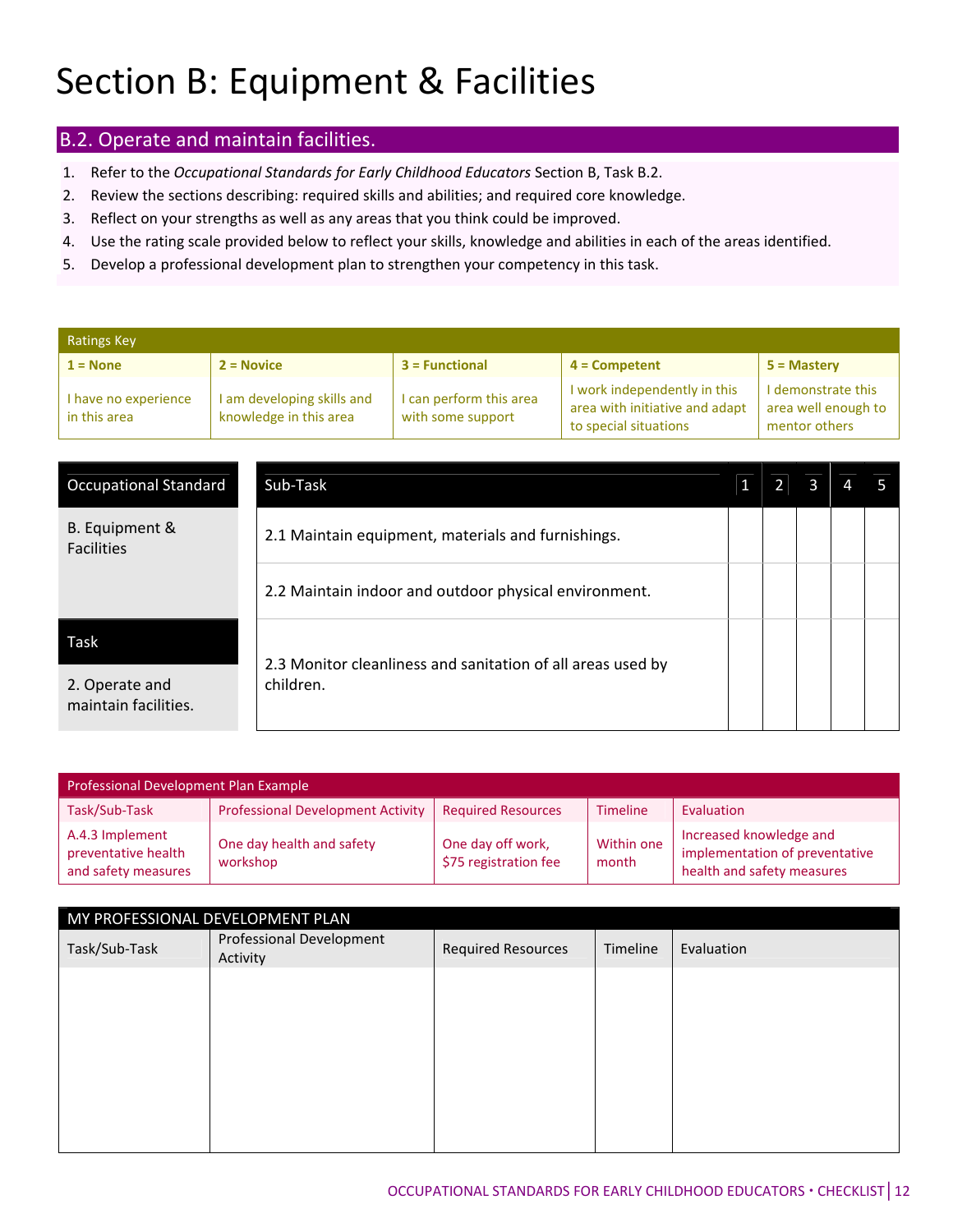#### C.1. Form collaborative partnerships with families.

- 1. Refer to the *Occupational Standards for Early Childhood Educators* Section C, Task C.1.
- 2. Review the sections describing: required skills and abilities; and required core knowledge.
- 3. Reflect on your strengths as well as any areas that you think could be improved.
- 4. Use the rating scale provided below to reflect your skills, knowledge and abilities in each of the areas identified.
- 5. Develop a professional development plan to strengthen your competency in this task.

| Ratings Key                          |                                                      |                                              |                                                                                         |                                                            |  |  |  |  |
|--------------------------------------|------------------------------------------------------|----------------------------------------------|-----------------------------------------------------------------------------------------|------------------------------------------------------------|--|--|--|--|
| $1 = None$                           | $2 = Novice$                                         | $3$ = Functional                             | $4 =$ Competent                                                                         | $5 =$ Mastery                                              |  |  |  |  |
| I have no experience<br>in this area | I am developing skills and<br>knowledge in this area | I can perform this area<br>with some support | I work independently in this<br>area with initiative and adapt<br>to special situations | I demonstrate this<br>area well enough to<br>mentor others |  |  |  |  |

| <b>Occupational Standard</b>                            | Sub-Task                                                       |  |  |  |
|---------------------------------------------------------|----------------------------------------------------------------|--|--|--|
| C. Family and<br><b>Community Relations</b>             | 1.1 Build and maintain meaningful relationships with families. |  |  |  |
|                                                         | 1.2 Orient families to the program.                            |  |  |  |
| Task                                                    | 1.3 Communicate with families.                                 |  |  |  |
| 1. Form collaborative<br>partnerships with<br>families. | 1.4 Collaborate with parents.                                  |  |  |  |
|                                                         | 1.5 Provide family resources.                                  |  |  |  |

| Professional Development Plan Example                         |                                          |                                            |                     |                                                                                         |  |  |  |
|---------------------------------------------------------------|------------------------------------------|--------------------------------------------|---------------------|-----------------------------------------------------------------------------------------|--|--|--|
| Task/Sub-Task                                                 | <b>Professional Development Activity</b> | <b>Required Resources</b>                  | <b>Timeline</b>     | Evaluation                                                                              |  |  |  |
| A.4.3 Implement<br>preventative health<br>and safety measures | One day health and safety<br>workshop    | One day off work,<br>\$75 registration fee | Within one<br>month | Increased knowledge and<br>implementation of preventative<br>health and safety measures |  |  |  |

| MY PROFESSIONAL DEVELOPMENT PLAN |                                      |                           |          |            |  |  |
|----------------------------------|--------------------------------------|---------------------------|----------|------------|--|--|
| Task/Sub-Task                    | Professional Development<br>Activity | <b>Required Resources</b> | Timeline | Evaluation |  |  |
|                                  |                                      |                           |          |            |  |  |
|                                  |                                      |                           |          |            |  |  |
|                                  |                                      |                           |          |            |  |  |
|                                  |                                      |                           |          |            |  |  |
|                                  |                                      |                           |          |            |  |  |
|                                  |                                      |                           |          |            |  |  |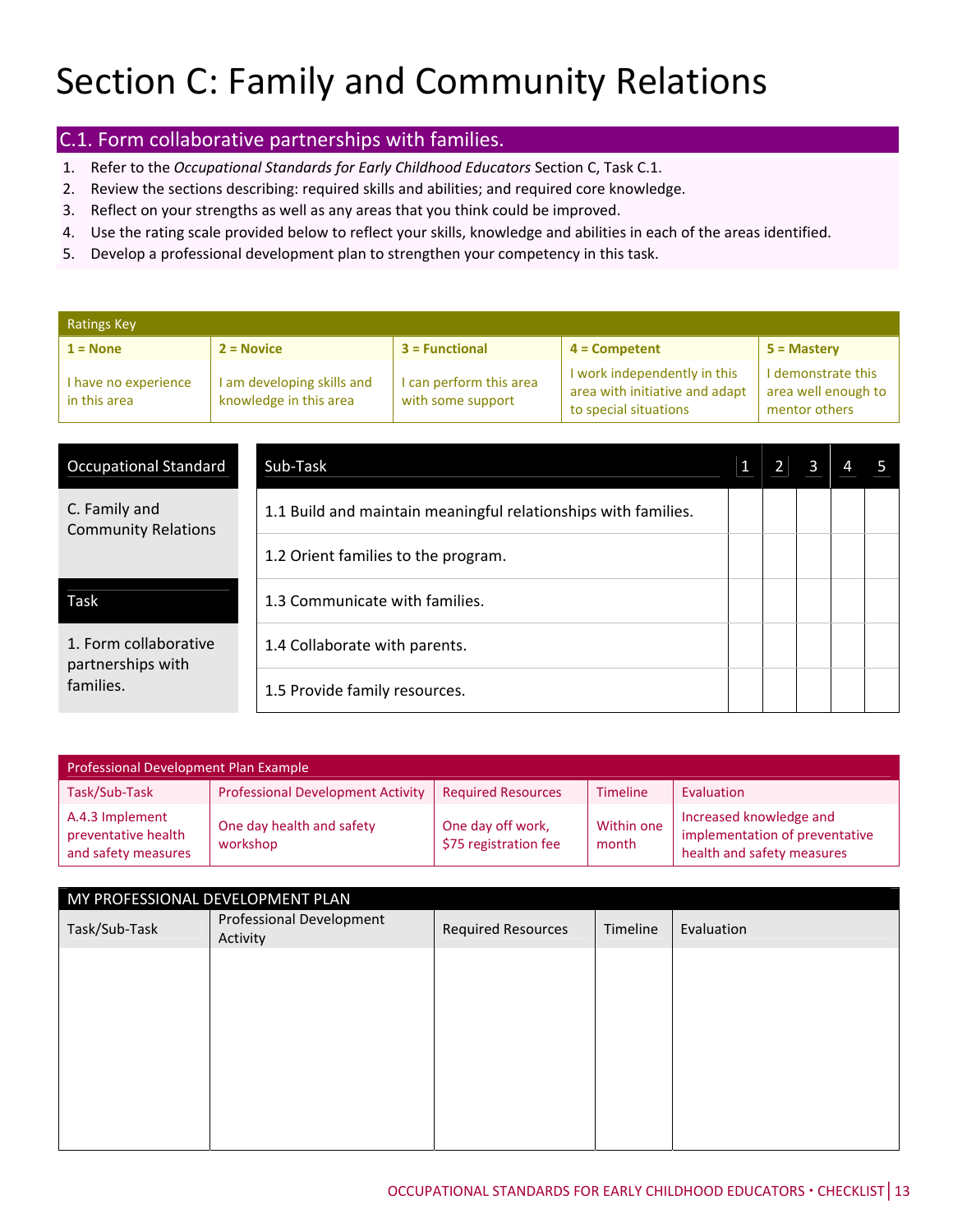#### C.2. Use community resources.

- 1. Refer to the *Occupational Standards for Early Childhood Educators* Section C, Task C.2.
- 2. Review the sections describing: required skills and abilities; and required core knowledge.
- 3. Reflect on your strengths as well as any areas that you think could be improved.
- 4. Use the rating scale provided below to reflect your skills, knowledge and abilities in each of the areas identified.
- 5. Develop a professional development plan to strengthen your competency in this task.

| <b>Ratings Key</b>                   |                                                      |                                              |                                                                                         |                                                            |  |  |  |  |
|--------------------------------------|------------------------------------------------------|----------------------------------------------|-----------------------------------------------------------------------------------------|------------------------------------------------------------|--|--|--|--|
| $1 = None$                           | $2 = Novice$                                         | $3$ = Functional                             | $4 =$ Competent                                                                         | $5 =$ Mastery                                              |  |  |  |  |
| I have no experience<br>in this area | I am developing skills and<br>knowledge in this area | I can perform this area<br>with some support | I work independently in this<br>area with initiative and adapt<br>to special situations | I demonstrate this<br>area well enough to<br>mentor others |  |  |  |  |

| <b>Occupational Standard</b>                | Sub-Task                                                               |  |  |  |
|---------------------------------------------|------------------------------------------------------------------------|--|--|--|
| C. Family and<br><b>Community Relations</b> | 2.1 Access and engage community resources, facilities and<br>services. |  |  |  |
| Task                                        | 2.2 Raise awareness of community events.                               |  |  |  |
| 2. Use community<br>resources.              | 2.3 Involve volunteers.                                                |  |  |  |

| Professional Development Plan Example                         |                                          |                                            |                     |                                                                                         |  |  |  |
|---------------------------------------------------------------|------------------------------------------|--------------------------------------------|---------------------|-----------------------------------------------------------------------------------------|--|--|--|
| Task/Sub-Task                                                 | <b>Professional Development Activity</b> | <b>Required Resources</b>                  | <b>Timeline</b>     | Evaluation                                                                              |  |  |  |
| A.4.3 Implement<br>preventative health<br>and safety measures | One day health and safety<br>workshop    | One day off work,<br>\$75 registration fee | Within one<br>month | Increased knowledge and<br>implementation of preventative<br>health and safety measures |  |  |  |

| MY PROFESSIONAL DEVELOPMENT PLAN |                                      |                           |          |            |  |  |
|----------------------------------|--------------------------------------|---------------------------|----------|------------|--|--|
| Task/Sub-Task                    | Professional Development<br>Activity | <b>Required Resources</b> | Timeline | Evaluation |  |  |
|                                  |                                      |                           |          |            |  |  |
|                                  |                                      |                           |          |            |  |  |
|                                  |                                      |                           |          |            |  |  |
|                                  |                                      |                           |          |            |  |  |
|                                  |                                      |                           |          |            |  |  |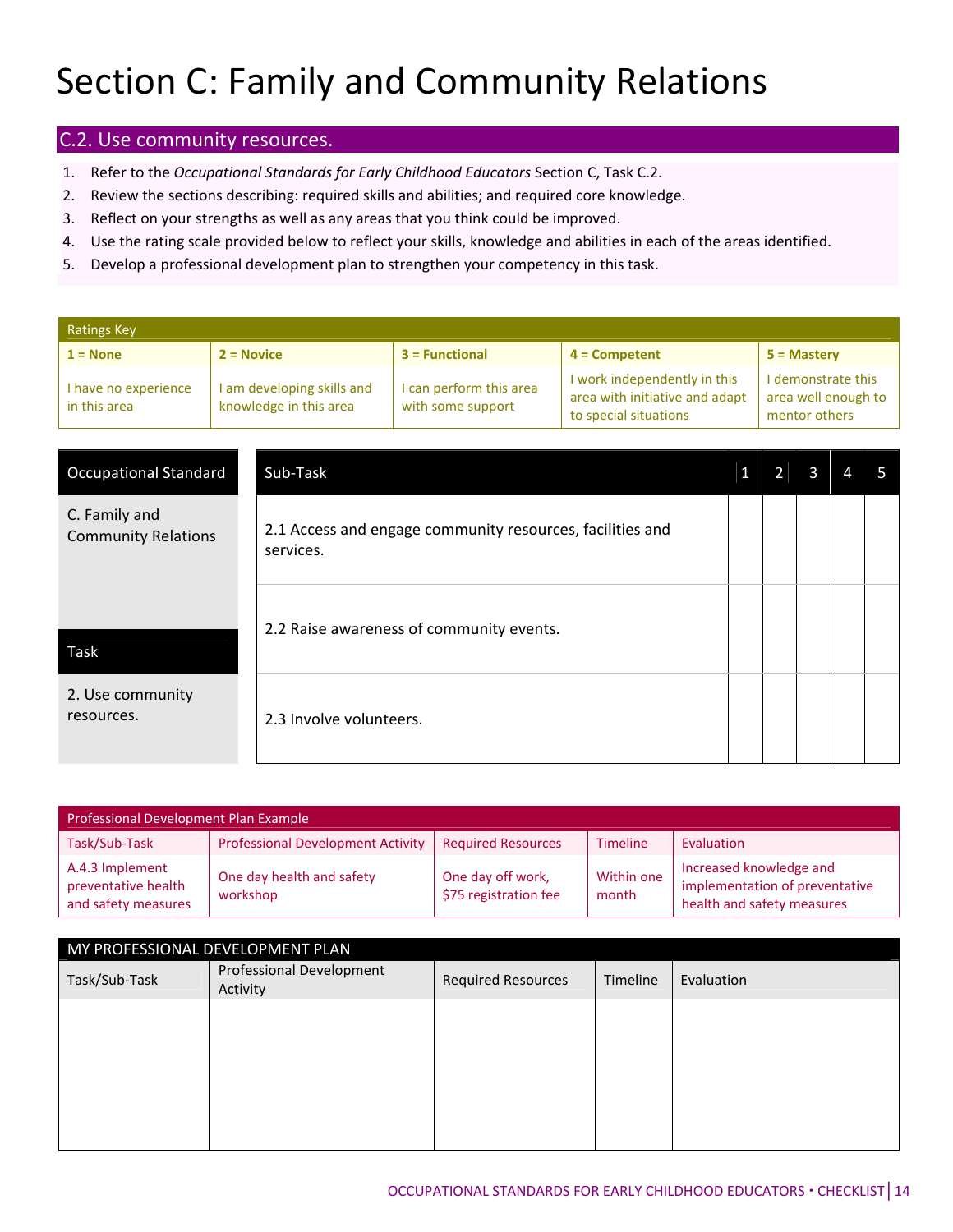#### C.3. Advocate for children and families.

- 1. Refer to the *Occupational Standards for Early Childhood Educators* Section C, Task C.3.
- 2. Review the sections describing: required skills and abilities; and required core knowledge.
- 3. Reflect on your strengths as well as any areas that you think could be improved.
- 4. Use the rating scale provided below to reflect your skills, knowledge and abilities in each of the areas identified.
- 5. Develop a professional development plan to strengthen your competency in this task.

| <b>Ratings Key</b>                   |                                                      |                                              |                                                                                         |                                                            |  |  |  |
|--------------------------------------|------------------------------------------------------|----------------------------------------------|-----------------------------------------------------------------------------------------|------------------------------------------------------------|--|--|--|
| $1 = None$                           | $2 = Novice$                                         | $3 = Functional$                             | $4 =$ Competent                                                                         | $5 =$ Mastery                                              |  |  |  |
| I have no experience<br>in this area | I am developing skills and<br>knowledge in this area | I can perform this area<br>with some support | I work independently in this<br>area with initiative and adapt<br>to special situations | I demonstrate this<br>area well enough to<br>mentor others |  |  |  |

| <b>Occupational Standard</b>                | Sub-Task                                             |  |  |  |
|---------------------------------------------|------------------------------------------------------|--|--|--|
| C. Family and<br><b>Community Relations</b> | 3.1 Make connections between families and resources. |  |  |  |
| Task                                        |                                                      |  |  |  |
| 3. Advocate for<br>children and families.   | 3.2 Respect the rights of the child.                 |  |  |  |

| Professional Development Plan Example                         |                                          |                                            |                     |                                                                                         |  |  |  |
|---------------------------------------------------------------|------------------------------------------|--------------------------------------------|---------------------|-----------------------------------------------------------------------------------------|--|--|--|
| Task/Sub-Task                                                 | <b>Professional Development Activity</b> | <b>Required Resources</b>                  | <b>Timeline</b>     | Evaluation                                                                              |  |  |  |
| A.4.3 Implement<br>preventative health<br>and safety measures | One day health and safety<br>workshop    | One day off work,<br>\$75 registration fee | Within one<br>month | Increased knowledge and<br>implementation of preventative<br>health and safety measures |  |  |  |

| MY PROFESSIONAL DEVELOPMENT PLAN |                                      |                           |          |            |  |
|----------------------------------|--------------------------------------|---------------------------|----------|------------|--|
| Task/Sub-Task                    | Professional Development<br>Activity | <b>Required Resources</b> | Timeline | Evaluation |  |
|                                  |                                      |                           |          |            |  |
|                                  |                                      |                           |          |            |  |
|                                  |                                      |                           |          |            |  |
|                                  |                                      |                           |          |            |  |
|                                  |                                      |                           |          |            |  |
|                                  |                                      |                           |          |            |  |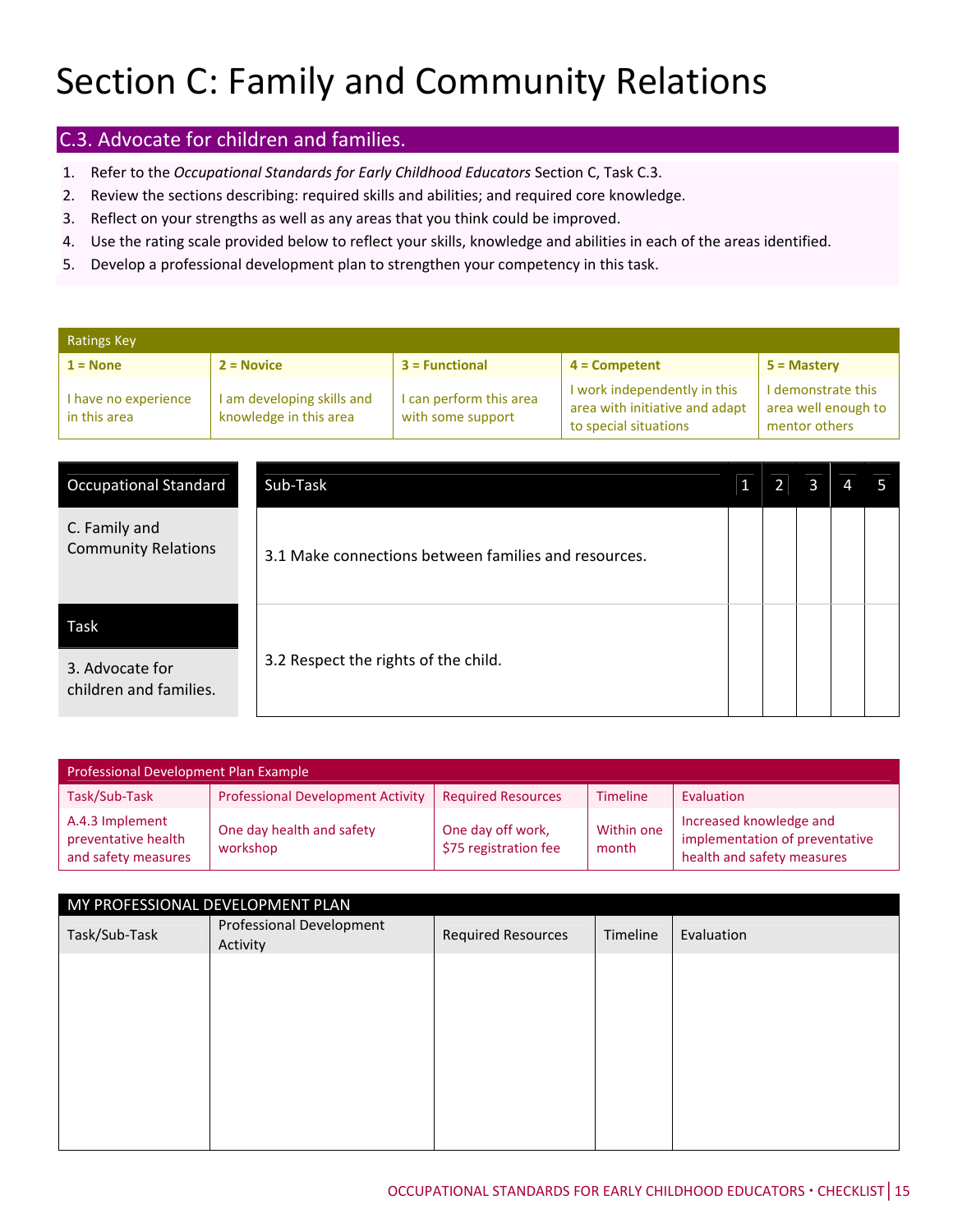#### C.4. Provide an inclusive environment.

- 1. Refer to the *Occupational Standards for Early Childhood Educators* Section C, Task C.4.
- 2. Review the sections describing: required skills and abilities; and required core knowledge.
- 3. Reflect on your strengths as well as any areas that you think could be improved.
- 4. Use the rating scale provided below to reflect your skills, knowledge and abilities in each of the areas identified.
- 5. Develop a professional development plan to strengthen your competency in this task.

| <b>Ratings Key</b>                   |                                                      |                                              |                                                                                         |                                                            |  |  |  |
|--------------------------------------|------------------------------------------------------|----------------------------------------------|-----------------------------------------------------------------------------------------|------------------------------------------------------------|--|--|--|
| $1 = None$                           | $2 = Novice$                                         | $3$ = Functional                             | $4 =$ Competent                                                                         | $5 =$ Mastery                                              |  |  |  |
| I have no experience<br>in this area | I am developing skills and<br>knowledge in this area | I can perform this area<br>with some support | I work independently in this<br>area with initiative and adapt<br>to special situations | I demonstrate this<br>area well enough to<br>mentor others |  |  |  |

| <b>Occupational Standard</b>                | Sub-Task                                                                                           |  |  |  |
|---------------------------------------------|----------------------------------------------------------------------------------------------------|--|--|--|
| C. Family and<br><b>Community Relations</b> | 4.1 Collaborate with parents to identify strengths, needs and<br>interests of the child.           |  |  |  |
| Task                                        |                                                                                                    |  |  |  |
| 4. Provide an inclusive<br>environment.     | 4.2 Collaboratively develop and implement inclusion plans with<br>other professionals and parents. |  |  |  |

| Professional Development Plan Example                         |                                          |                                            |                     |                                                                                         |  |  |  |
|---------------------------------------------------------------|------------------------------------------|--------------------------------------------|---------------------|-----------------------------------------------------------------------------------------|--|--|--|
| Task/Sub-Task                                                 | <b>Professional Development Activity</b> | <b>Required Resources</b>                  | <b>Timeline</b>     | Evaluation                                                                              |  |  |  |
| A.4.3 Implement<br>preventative health<br>and safety measures | One day health and safety<br>workshop    | One day off work,<br>\$75 registration fee | Within one<br>month | Increased knowledge and<br>implementation of preventative<br>health and safety measures |  |  |  |

| MY PROFESSIONAL DEVELOPMENT PLAN |                                      |                           |          |            |  |
|----------------------------------|--------------------------------------|---------------------------|----------|------------|--|
| Task/Sub-Task                    | Professional Development<br>Activity | <b>Required Resources</b> | Timeline | Evaluation |  |
|                                  |                                      |                           |          |            |  |
|                                  |                                      |                           |          |            |  |
|                                  |                                      |                           |          |            |  |
|                                  |                                      |                           |          |            |  |
|                                  |                                      |                           |          |            |  |
|                                  |                                      |                           |          |            |  |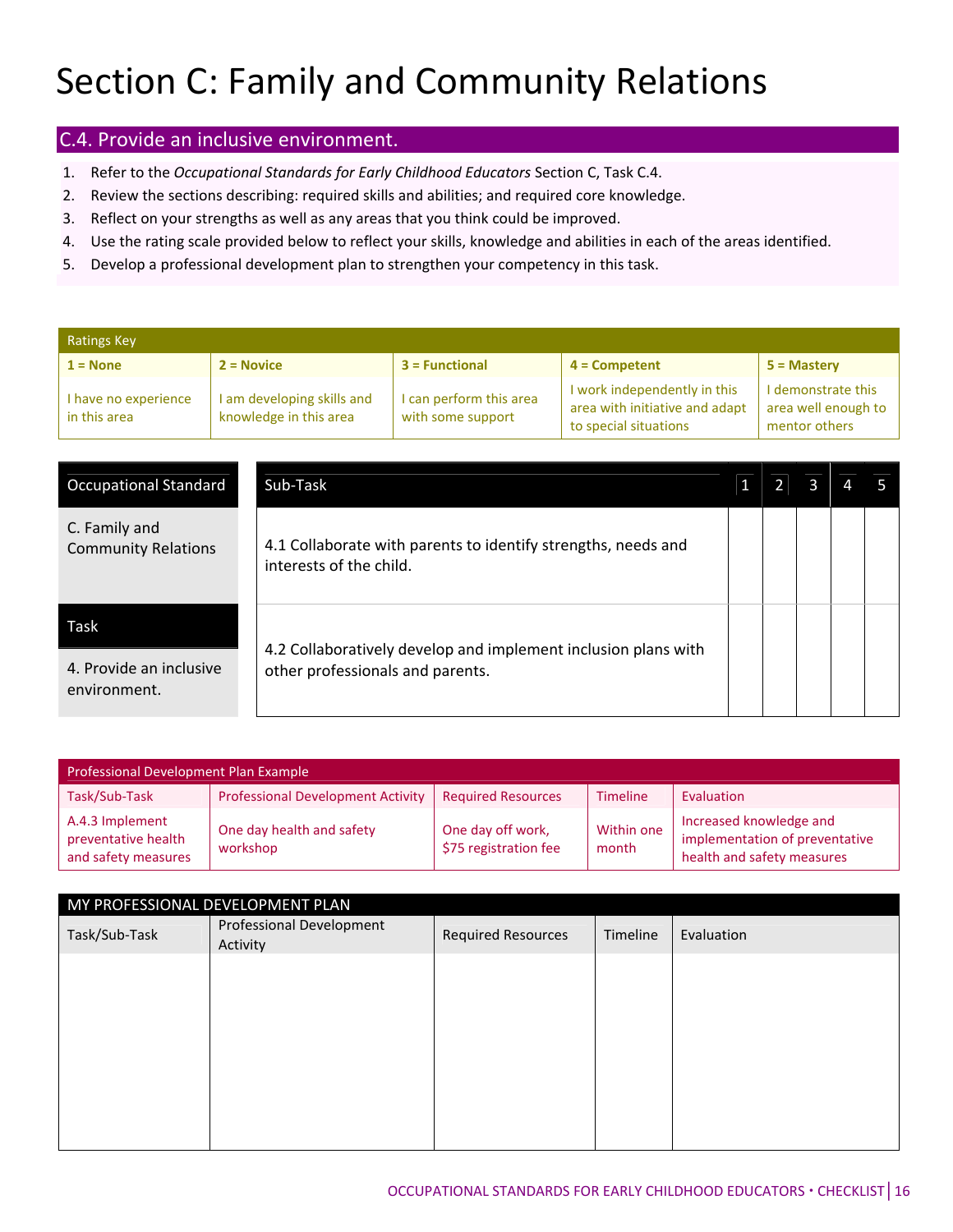### Section D: Professional Relationships

#### D.1. Work as a member of a team.

- 1. Refer to the *Occupational Standards for Early Childhood Educators* Section D, Task D.1.
- 2. Review the sections describing: required skills and abilities; and required core knowledge.
- 3. Reflect on your strengths as well as any areas that you think could be improved.
- 4. Use the rating scale provided below to reflect your skills, knowledge and abilities in each of the areas identified.
- 5. Develop a professional development plan to strengthen your competency in this task.

| Ratings Key                          |                                                      |                                              |                                                                                         |                                                            |  |  |  |
|--------------------------------------|------------------------------------------------------|----------------------------------------------|-----------------------------------------------------------------------------------------|------------------------------------------------------------|--|--|--|
| $1 = None$                           | $2 = Novice$                                         | $3$ = Functional                             | $4 =$ Competent                                                                         | $5 =$ Mastery                                              |  |  |  |
| I have no experience<br>in this area | I am developing skills and<br>knowledge in this area | I can perform this area<br>with some support | I work independently in this<br>area with initiative and adapt<br>to special situations | I demonstrate this<br>area well enough to<br>mentor others |  |  |  |

| <b>Occupational Standard</b>      | Sub-Task                                 |  |  |  |
|-----------------------------------|------------------------------------------|--|--|--|
| D. Professional<br>Relationships  | 1.1 Create partnerships with colleagues. |  |  |  |
|                                   | 1.2 Participate in meetings.             |  |  |  |
| Task                              | 1.3 Liaise with stakeholders.            |  |  |  |
| 1. Work as a member<br>of a team. | 1.4 Demonstrate leadership.              |  |  |  |
|                                   | 1.5 Follow policies and procedures.      |  |  |  |

| Professional Development Plan Example                         |                                          |                                            |                     |                                                                                         |  |  |  |  |
|---------------------------------------------------------------|------------------------------------------|--------------------------------------------|---------------------|-----------------------------------------------------------------------------------------|--|--|--|--|
| Task/Sub-Task                                                 | <b>Professional Development Activity</b> | <b>Required Resources</b>                  | <b>Timeline</b>     | Evaluation                                                                              |  |  |  |  |
| A.4.3 Implement<br>preventative health<br>and safety measures | One day health and safety<br>workshop    | One day off work,<br>\$75 registration fee | Within one<br>month | Increased knowledge and<br>implementation of preventative<br>health and safety measures |  |  |  |  |

| MY PROFESSIONAL DEVELOPMENT PLAN     |                           |          |            |  |  |  |
|--------------------------------------|---------------------------|----------|------------|--|--|--|
| Professional Development<br>Activity | <b>Required Resources</b> | Timeline | Evaluation |  |  |  |
|                                      |                           |          |            |  |  |  |
|                                      |                           |          |            |  |  |  |
|                                      |                           |          |            |  |  |  |
|                                      |                           |          |            |  |  |  |
|                                      |                           |          |            |  |  |  |
|                                      |                           |          |            |  |  |  |
|                                      |                           |          |            |  |  |  |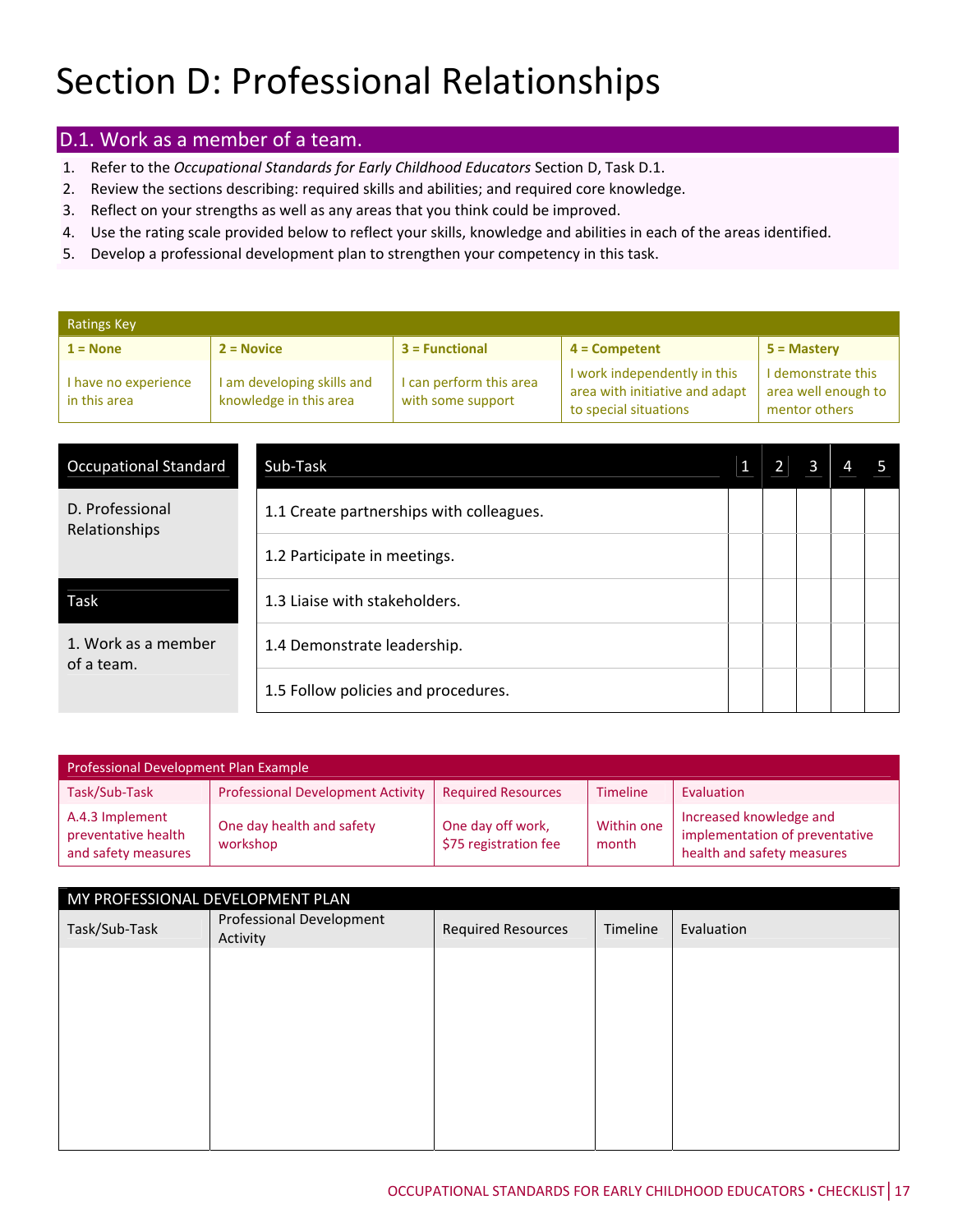### Section D: Professional Relationships

#### D.2. Mentor others.

- 1. Refer to the *Occupational Standards for Early Childhood Educators* Section D, Task D.2.
- 2. Review the sections describing: required skills and abilities; and required core knowledge.
- 3. Reflect on your strengths as well as any areas that you think could be improved.
- 4. Use the rating scale provided below to reflect your skills, knowledge and abilities in each of the areas identified.
- 5. Develop a professional development plan to strengthen your competency in this task.

| <b>Ratings Key</b>                   |                                                      |                                              |                                                                                         |                                                            |  |  |  |  |
|--------------------------------------|------------------------------------------------------|----------------------------------------------|-----------------------------------------------------------------------------------------|------------------------------------------------------------|--|--|--|--|
| $1 = None$                           | $2 = Novice$                                         | $3$ = Functional                             | $4 =$ Competent                                                                         | $5 =$ Mastery                                              |  |  |  |  |
| I have no experience<br>in this area | I am developing skills and<br>knowledge in this area | I can perform this area<br>with some support | I work independently in this<br>area with initiative and adapt<br>to special situations | I demonstrate this<br>area well enough to<br>mentor others |  |  |  |  |

| <b>Occupational Standard</b>     | Sub-Task                                          |  |  |  |
|----------------------------------|---------------------------------------------------|--|--|--|
| D. Professional<br>Relationships | 2.1 Support and guide colleagues and students.    |  |  |  |
| Task                             | 2.2 Facilitate mentee's professional development. |  |  |  |
| 2. Mentor others.                | 2.3 Act as a resource.                            |  |  |  |

| Professional Development Plan Example                         |                                          |                                            |                     |                                                                                         |  |  |  |  |
|---------------------------------------------------------------|------------------------------------------|--------------------------------------------|---------------------|-----------------------------------------------------------------------------------------|--|--|--|--|
| Task/Sub-Task                                                 | <b>Professional Development Activity</b> | <b>Required Resources</b>                  | <b>Timeline</b>     | Evaluation                                                                              |  |  |  |  |
| A.4.3 Implement<br>preventative health<br>and safety measures | One day health and safety<br>workshop    | One day off work,<br>\$75 registration fee | Within one<br>month | Increased knowledge and<br>implementation of preventative<br>health and safety measures |  |  |  |  |

| MY PROFESSIONAL DEVELOPMENT PLAN |                                      |                           |          |            |  |  |
|----------------------------------|--------------------------------------|---------------------------|----------|------------|--|--|
| Task/Sub-Task                    | Professional Development<br>Activity | <b>Required Resources</b> | Timeline | Evaluation |  |  |
|                                  |                                      |                           |          |            |  |  |
|                                  |                                      |                           |          |            |  |  |
|                                  |                                      |                           |          |            |  |  |
|                                  |                                      |                           |          |            |  |  |
|                                  |                                      |                           |          |            |  |  |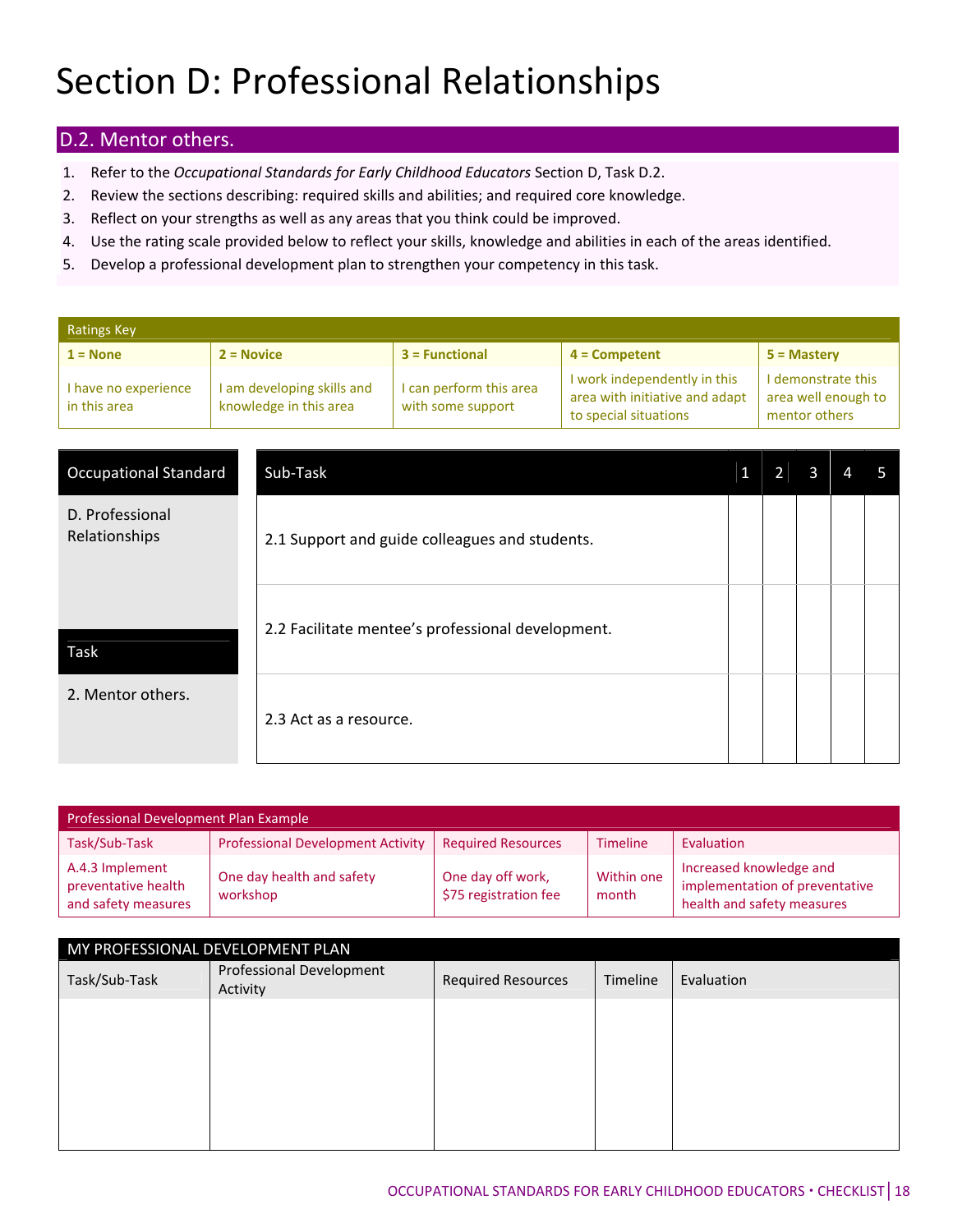#### E.1. Conduct self professionally.

- 1. Refer to the *Occupational Standards for Early Childhood Educators* Section E, Task E.1.
- 2. Review the sections describing: required skills and abilities; and required core knowledge.
- 3. Reflect on your strengths as well as any areas that you think could be improved.
- 4. Use the rating scale provided below to reflect your skills, knowledge and abilities in each of the areas identified.
- 5. Develop a professional development plan to strengthen your competency in this task.

| <b>Ratings Key</b>                   |                                                      |                                              |                                                                                         |                                                            |  |  |  |  |
|--------------------------------------|------------------------------------------------------|----------------------------------------------|-----------------------------------------------------------------------------------------|------------------------------------------------------------|--|--|--|--|
| $1 = None$                           | $2 = Novice$                                         | $3 = Functional$                             | $4 =$ Competent                                                                         | $5 =$ Mastery                                              |  |  |  |  |
| I have no experience<br>in this area | I am developing skills and<br>knowledge in this area | I can perform this area<br>with some support | I work independently in this<br>area with initiative and adapt<br>to special situations | I demonstrate this<br>area well enough to<br>mentor others |  |  |  |  |

| <b>Occupational Standard</b>       | Sub-Task                                                                   |  |  |  |
|------------------------------------|----------------------------------------------------------------------------|--|--|--|
| E. Personal and<br>Professional    | 1.1 Maintain professionalism.                                              |  |  |  |
| Development                        | 1.2 Follow policies and procedures.                                        |  |  |  |
|                                    | 1.3 Use a code of ethics to guide practice.                                |  |  |  |
| Task                               | 1.4 Maintain confidentiality.                                              |  |  |  |
| 1. Conduct self<br>professionally. | 1.5 Maintain required professional certifications and/or<br>registrations. |  |  |  |
|                                    | 1.6 Keep up-to-date with legislative requirements.                         |  |  |  |

| Professional Development Plan Example                         |                                          |                                            |                     |                                                                                         |  |  |  |
|---------------------------------------------------------------|------------------------------------------|--------------------------------------------|---------------------|-----------------------------------------------------------------------------------------|--|--|--|
| Task/Sub-Task                                                 | <b>Professional Development Activity</b> | <b>Required Resources</b>                  | <b>Timeline</b>     | Evaluation                                                                              |  |  |  |
| A.4.3 Implement<br>preventative health<br>and safety measures | One day health and safety<br>workshop    | One day off work,<br>\$75 registration fee | Within one<br>month | Increased knowledge and<br>implementation of preventative<br>health and safety measures |  |  |  |

| MY PROFESSIONAL DEVELOPMENT PLAN     |                           |          |            |  |  |  |
|--------------------------------------|---------------------------|----------|------------|--|--|--|
| Professional Development<br>Activity | <b>Required Resources</b> | Timeline | Evaluation |  |  |  |
|                                      |                           |          |            |  |  |  |
|                                      |                           |          |            |  |  |  |
|                                      |                           |          |            |  |  |  |
|                                      |                           |          |            |  |  |  |
|                                      |                           |          |            |  |  |  |
|                                      |                           |          |            |  |  |  |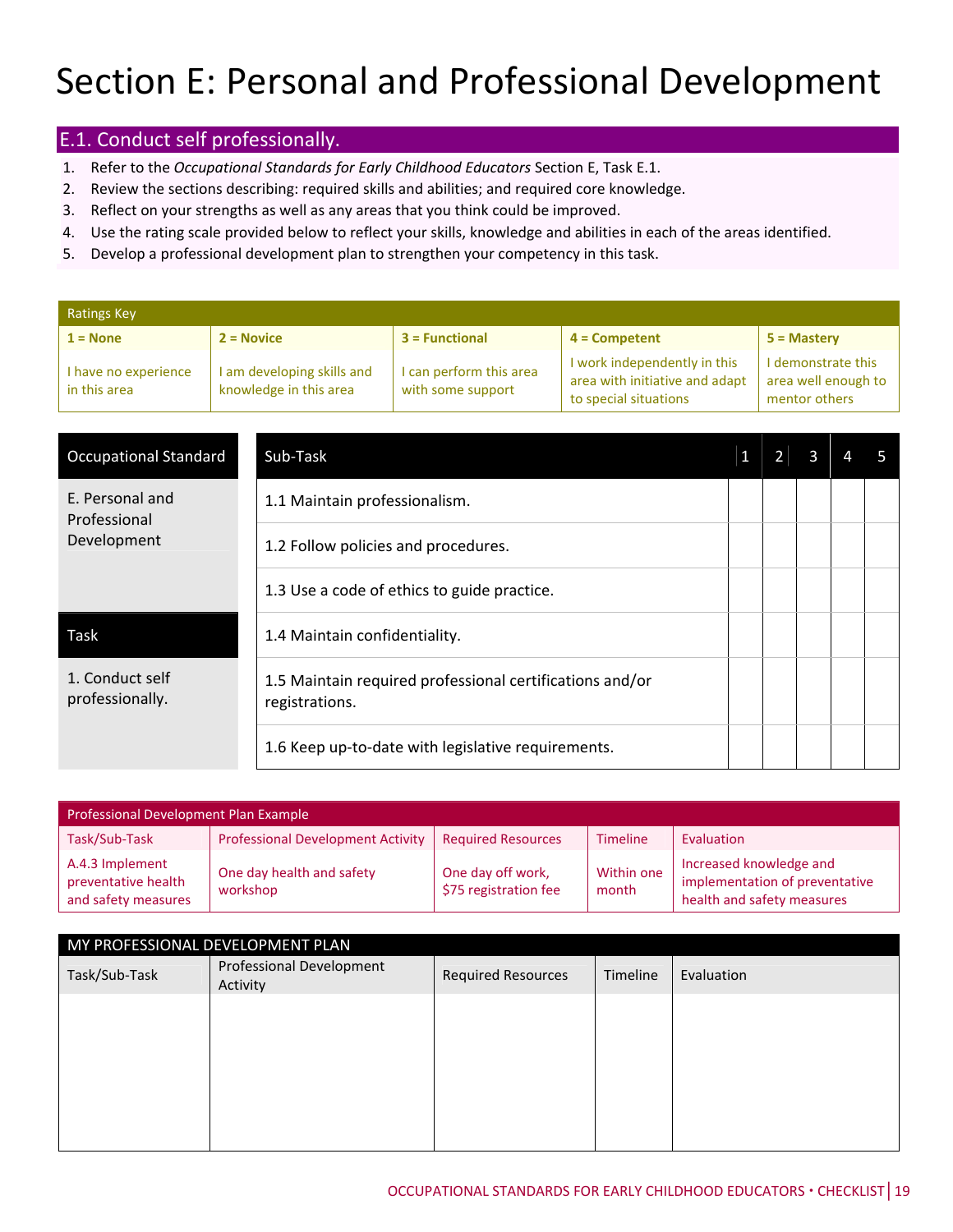#### E.2. Maintain a work/life balance.

- 1. Refer to the *Occupational Standards for Early Childhood Educators* Section E, Task E.2.
- 2. Review the sections describing: required skills and abilities; and required core knowledge.
- 3. Reflect on your strengths as well as any areas that you think could be improved.
- 4. Use the rating scale provided below to reflect your skills, knowledge and abilities in each of the areas identified.
- 5. Develop a professional development plan to strengthen your competency in this task.

| <b>Ratings Key</b>                   |                                                      |                                              |                                                                                         |                                                            |  |  |  |  |
|--------------------------------------|------------------------------------------------------|----------------------------------------------|-----------------------------------------------------------------------------------------|------------------------------------------------------------|--|--|--|--|
| $1 = None$                           | $2 = Novice$                                         | $3$ = Functional                             | $4 =$ Competent                                                                         | $5 =$ Mastery                                              |  |  |  |  |
| I have no experience<br>in this area | I am developing skills and<br>knowledge in this area | I can perform this area<br>with some support | I work independently in this<br>area with initiative and adapt<br>to special situations | I demonstrate this<br>area well enough to<br>mentor others |  |  |  |  |

| <b>Occupational Standard</b>                   | Sub-Task                               |  |  |  |
|------------------------------------------------|----------------------------------------|--|--|--|
| E. Personal and<br>Professional<br>Development | 2.1 Engage in ongoing self-assessment. |  |  |  |
| Task                                           | 2.2 Maintain physical health.          |  |  |  |
| 2. Maintain a work/life<br>balance.            | 2.3 Maintain mental well-being.        |  |  |  |

| Professional Development Plan Example                         |                                          |                                            |                     |                                                                                         |  |  |  |
|---------------------------------------------------------------|------------------------------------------|--------------------------------------------|---------------------|-----------------------------------------------------------------------------------------|--|--|--|
| Task/Sub-Task                                                 | <b>Professional Development Activity</b> | <b>Required Resources</b>                  | <b>Timeline</b>     | Evaluation                                                                              |  |  |  |
| A.4.3 Implement<br>preventative health<br>and safety measures | One day health and safety<br>workshop    | One day off work,<br>\$75 registration fee | Within one<br>month | Increased knowledge and<br>implementation of preventative<br>health and safety measures |  |  |  |

| MY PROFESSIONAL DEVELOPMENT PLAN |                                      |                           |          |            |  |  |
|----------------------------------|--------------------------------------|---------------------------|----------|------------|--|--|
| Task/Sub-Task                    | Professional Development<br>Activity | <b>Required Resources</b> | Timeline | Evaluation |  |  |
|                                  |                                      |                           |          |            |  |  |
|                                  |                                      |                           |          |            |  |  |
|                                  |                                      |                           |          |            |  |  |
|                                  |                                      |                           |          |            |  |  |
|                                  |                                      |                           |          |            |  |  |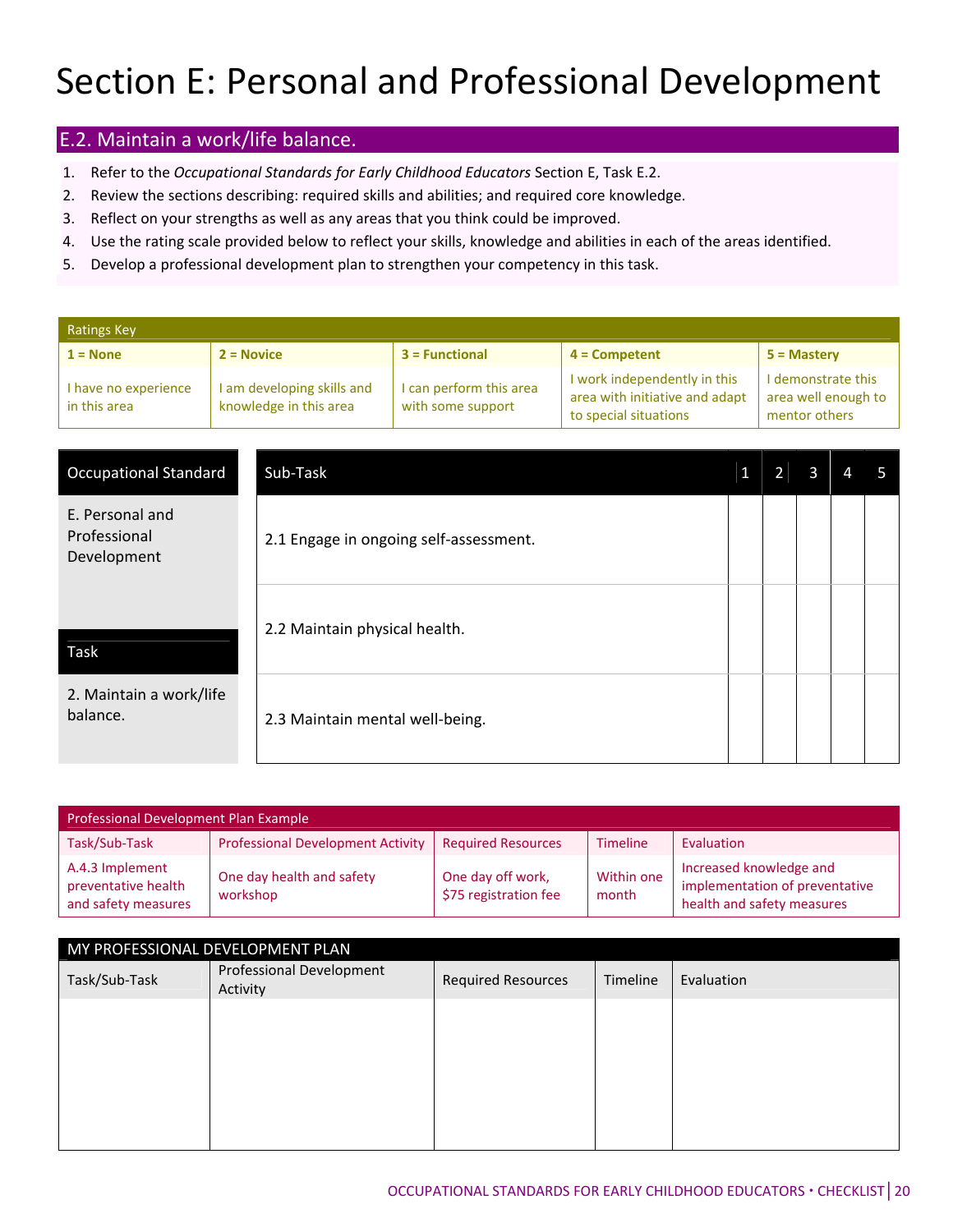#### E.3. Participate in professional development.

- 1. Refer to the *Occupational Standards for Early Childhood Educators* Section E, Task E.3.
- 2. Review the sections describing: required skills and abilities; and required core knowledge.
- 3. Reflect on your strengths as well as any areas that you think could be improved.
- 4. Use the rating scale provided below to reflect your skills, knowledge and abilities in each of the areas identified.
- 5. Develop a professional development plan to strengthen your competency in this task.

| Ratings Key                          |                                                    |                                              |                                                                                         |                                                            |  |  |  |
|--------------------------------------|----------------------------------------------------|----------------------------------------------|-----------------------------------------------------------------------------------------|------------------------------------------------------------|--|--|--|
| $1 = None$                           | $2 = Novice$                                       | $3$ = Functional                             | $4 =$ Competent                                                                         | $5 =$ Mastery                                              |  |  |  |
| I have no experience<br>in this area | am developing skills and<br>knowledge in this area | I can perform this area<br>with some support | I work independently in this<br>area with initiative and adapt<br>to special situations | I demonstrate this<br>area well enough to<br>mentor others |  |  |  |
|                                      |                                                    |                                              |                                                                                         |                                                            |  |  |  |

| <b>Occupational Standard</b>                      | Sub-Task                                                                    |  |  |  |
|---------------------------------------------------|-----------------------------------------------------------------------------|--|--|--|
| E. Personal and<br>Professional<br>Development    | 3.1 Develop and implement a professional development plan.                  |  |  |  |
|                                                   | 3.2 Evaluate progress based on the professional development                 |  |  |  |
| Task                                              | plan.                                                                       |  |  |  |
| 3. Participate in<br>professional<br>development. | 3.3 Participate in professional workshops, courses and ongoing<br>learning. |  |  |  |
|                                                   | 3.4 Network with peers.                                                     |  |  |  |

| Professional Development Plan Example                         |                                          |                                            |                     |                                                                                         |  |  |  |
|---------------------------------------------------------------|------------------------------------------|--------------------------------------------|---------------------|-----------------------------------------------------------------------------------------|--|--|--|
| Task/Sub-Task                                                 | <b>Professional Development Activity</b> | <b>Required Resources</b>                  | <b>Timeline</b>     | Evaluation                                                                              |  |  |  |
| A.4.3 Implement<br>preventative health<br>and safety measures | One day health and safety<br>workshop    | One day off work,<br>\$75 registration fee | Within one<br>month | Increased knowledge and<br>implementation of preventative<br>health and safety measures |  |  |  |

| MY PROFESSIONAL DEVELOPMENT PLAN |                                      |                           |          |            |  |
|----------------------------------|--------------------------------------|---------------------------|----------|------------|--|
| Task/Sub-Task                    | Professional Development<br>Activity | <b>Required Resources</b> | Timeline | Evaluation |  |
|                                  |                                      |                           |          |            |  |
|                                  |                                      |                           |          |            |  |
|                                  |                                      |                           |          |            |  |
|                                  |                                      |                           |          |            |  |
|                                  |                                      |                           |          |            |  |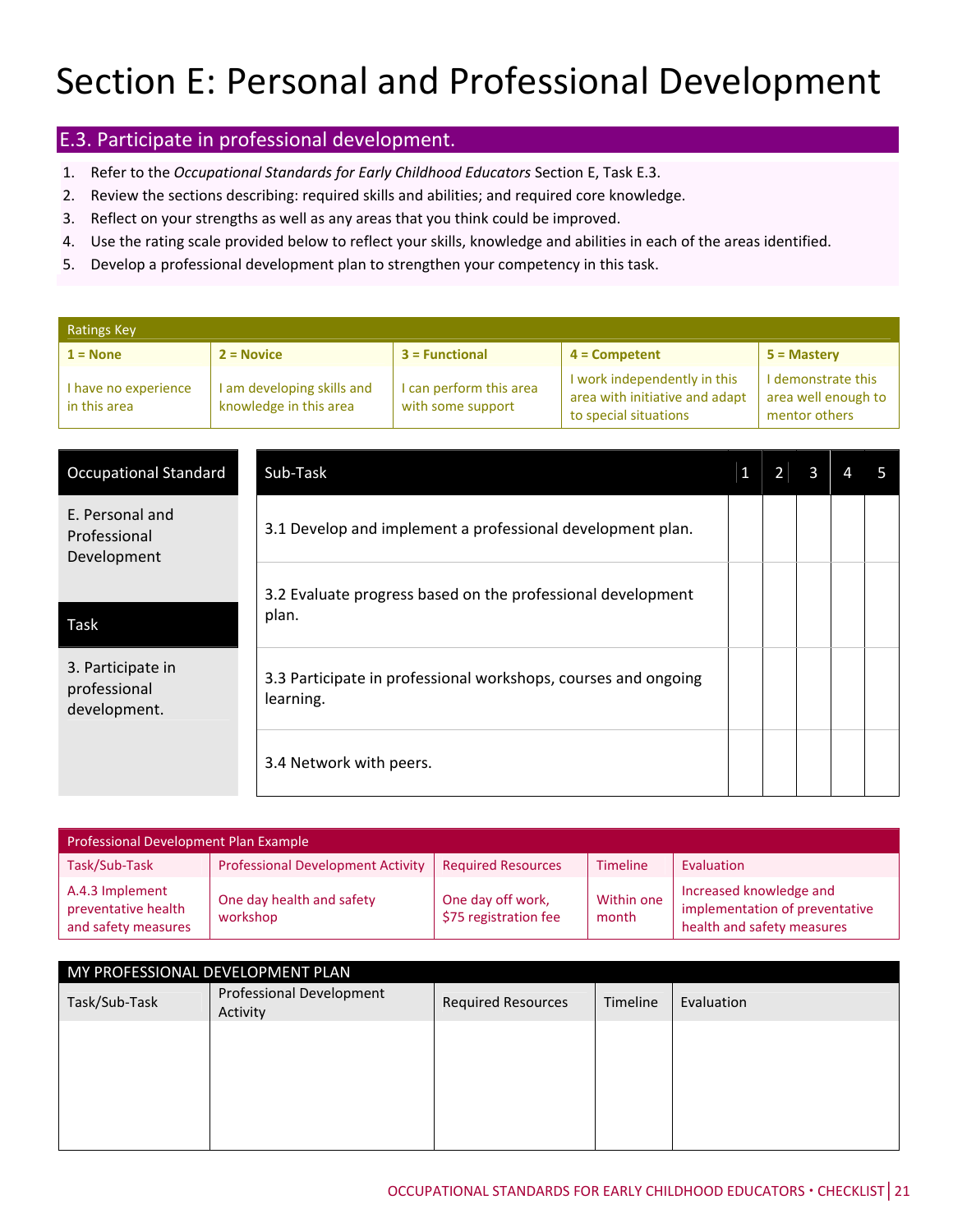#### E.4. Advocate for the profession.

- 1. Refer to the *Occupational Standards for Early Childhood Educators* Section E, Task E.4.
- 2. Review the sections describing: required skills and abilities; and required core knowledge.
- 3. Reflect on your strengths as well as any areas that you think could be improved.
- 4. Use the rating scale provided below to reflect your skills, knowledge and abilities in each of the areas identified.
- 5. Develop a professional development plan to strengthen your competency in this task.

| <b>Ratings Key</b>                   |                                                      |                                              |                                                                                         |                                                            |  |  |  |
|--------------------------------------|------------------------------------------------------|----------------------------------------------|-----------------------------------------------------------------------------------------|------------------------------------------------------------|--|--|--|
| $1 = None$                           | $2 = Novice$                                         | $3 = Functional$                             | $4 =$ Competent                                                                         | $5 =$ Mastery                                              |  |  |  |
| I have no experience<br>in this area | I am developing skills and<br>knowledge in this area | I can perform this area<br>with some support | I work independently in this<br>area with initiative and adapt<br>to special situations | I demonstrate this<br>area well enough to<br>mentor others |  |  |  |

| <b>Occupational Standard</b>                   | Sub-Task                                       |  |  |  |
|------------------------------------------------|------------------------------------------------|--|--|--|
| E. Personal and<br>Professional<br>Development | 4.1 Participate in professional organizations. |  |  |  |
| Task                                           |                                                |  |  |  |
| 4. Advocate for the<br>profession.             | 4.2 Promote the profession.                    |  |  |  |

| Professional Development Plan Example                         |                                          |                                            |                     |                                                                                         |  |  |  |
|---------------------------------------------------------------|------------------------------------------|--------------------------------------------|---------------------|-----------------------------------------------------------------------------------------|--|--|--|
| Task/Sub-Task                                                 | <b>Professional Development Activity</b> | <b>Required Resources</b>                  | <b>Timeline</b>     | Evaluation                                                                              |  |  |  |
| A.4.3 Implement<br>preventative health<br>and safety measures | One day health and safety<br>workshop    | One day off work,<br>\$75 registration fee | Within one<br>month | Increased knowledge and<br>implementation of preventative<br>health and safety measures |  |  |  |

| MY PROFESSIONAL DEVELOPMENT PLAN |                                      |                           |          |            |  |
|----------------------------------|--------------------------------------|---------------------------|----------|------------|--|
| Task/Sub-Task                    | Professional Development<br>Activity | <b>Required Resources</b> | Timeline | Evaluation |  |
|                                  |                                      |                           |          |            |  |
|                                  |                                      |                           |          |            |  |
|                                  |                                      |                           |          |            |  |
|                                  |                                      |                           |          |            |  |
|                                  |                                      |                           |          |            |  |
|                                  |                                      |                           |          |            |  |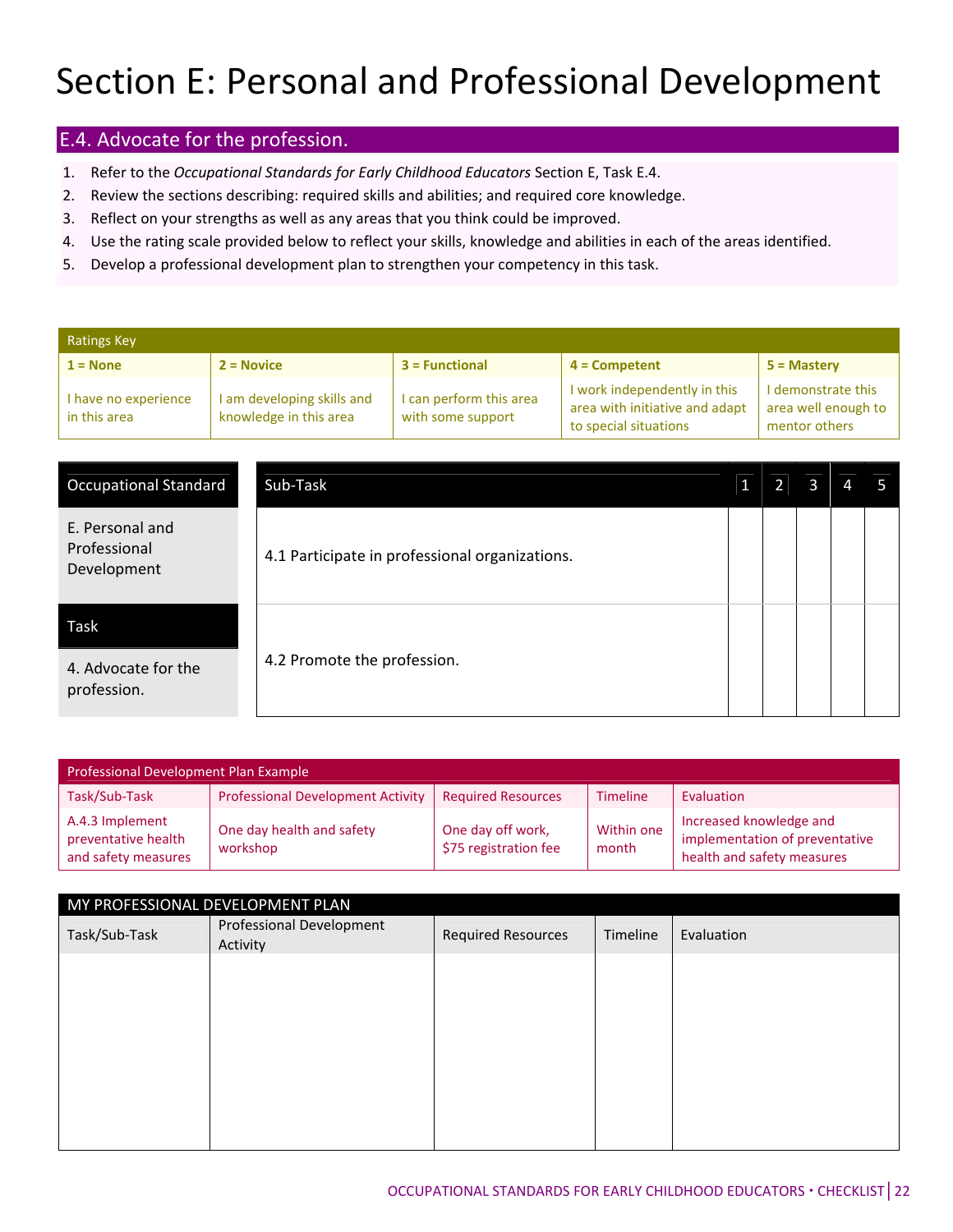### Section F: Record Keeping

#### F.1. Maintain records for legislation and regulations.

- 1. Refer to the *Occupational Standards for Early Childhood Educators* Section F, Task F.1.
- 2. Review the sections describing: required skills and abilities; and required core knowledge.
- 3. Reflect on your strengths as well as any areas that you think could be improved.
- 4. Use the rating scale provided below to reflect your skills, knowledge and abilities in each of the areas identified.
- 5. Develop a professional development plan to strengthen your competency in this task.

| <b>Ratings Key</b>                   |                                                      |                                              |                                                                                         |                                                            |  |  |  |
|--------------------------------------|------------------------------------------------------|----------------------------------------------|-----------------------------------------------------------------------------------------|------------------------------------------------------------|--|--|--|
| $1 = None$                           | $2 = Novice$                                         | $3$ = Functional                             | $4 =$ Competent                                                                         | $5 =$ Mastery                                              |  |  |  |
| I have no experience<br>in this area | I am developing skills and<br>knowledge in this area | I can perform this area<br>with some support | I work independently in this<br>area with initiative and adapt<br>to special situations | I demonstrate this<br>area well enough to<br>mentor others |  |  |  |

| <b>Occupational Standard</b>                               | Sub-Task                                                                   |  |  |  |
|------------------------------------------------------------|----------------------------------------------------------------------------|--|--|--|
| F. Record Keeping                                          | 1.1 Record daily and monthly attendance.                                   |  |  |  |
|                                                            | 1.2 Record and report accidents, incidents and occurrences as<br>required. |  |  |  |
|                                                            | 1.3 Record cleaning procedures.                                            |  |  |  |
| Task                                                       | 1.4 Prepare record of ill health.                                          |  |  |  |
| 1. Maintain records for<br>legislation and<br>regulations. | 1.5 Record medical procedures and the administration of<br>medication.     |  |  |  |
|                                                            | 1.6 Maintain up-to-date children's records.                                |  |  |  |
|                                                            | 1.7 Record facility maintenance and safety checks.                         |  |  |  |
|                                                            | 1.8 Complete child's daily log for parents.                                |  |  |  |
|                                                            | 1.9 Complete daily program log book/record.                                |  |  |  |

| Professional Development Plan Example                         |                                          |                                            |                     |                                                                                         |  |  |  |  |
|---------------------------------------------------------------|------------------------------------------|--------------------------------------------|---------------------|-----------------------------------------------------------------------------------------|--|--|--|--|
| Task/Sub-Task                                                 | <b>Professional Development Activity</b> | <b>Required Resources</b>                  | <b>Timeline</b>     | Evaluation                                                                              |  |  |  |  |
| A.4.3 Implement<br>preventative health<br>and safety measures | One day health and safety<br>workshop    | One day off work,<br>\$75 registration fee | Within one<br>month | Increased knowledge and<br>implementation of preventative<br>health and safety measures |  |  |  |  |

| MY PROFESSIONAL DEVELOPMENT PLAN |                                      |                           |          |            |  |  |  |  |
|----------------------------------|--------------------------------------|---------------------------|----------|------------|--|--|--|--|
| Task/Sub-Task                    | Professional Development<br>Activity | <b>Required Resources</b> | Timeline | Evaluation |  |  |  |  |
|                                  |                                      |                           |          |            |  |  |  |  |
|                                  |                                      |                           |          |            |  |  |  |  |
|                                  |                                      |                           |          |            |  |  |  |  |